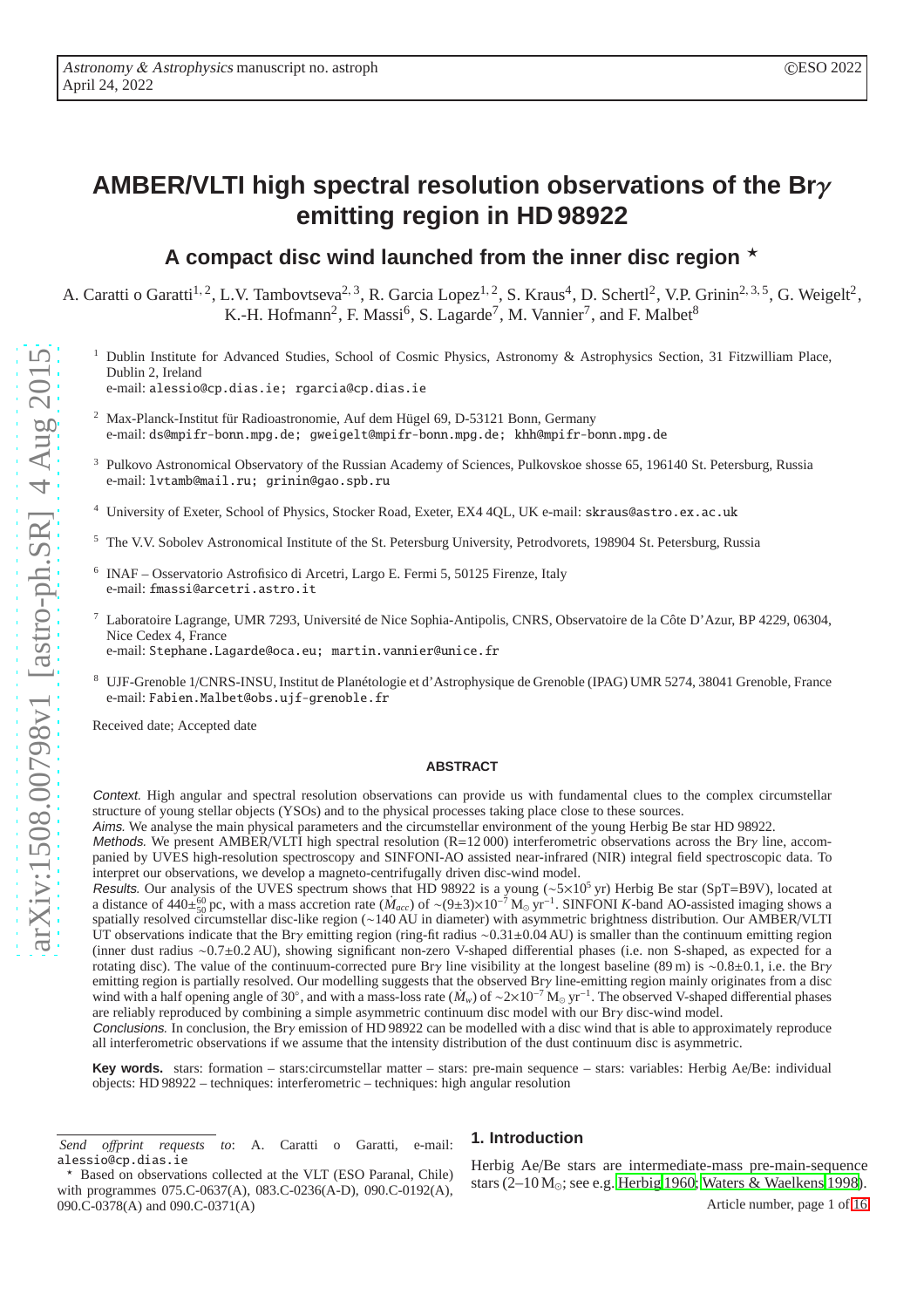They are the intermediate-mass counterparts of Classical T Tauri stars (CTTSs) and are a fundamental link between low- and highmass star formation. As is the case for their low-mass counterparts, the circumstellar environment of Herbig Ae/Be stars is not fully understood. In particular, their innermost disc regions, within 1 AU from the central sources, harbour both accretion and ejection processes, whose study is of fundamental relevance to understanding how stars form. Herbig Ae/Be stars display several features indicative of their complex circumstellar environments and of the accretion and ejection processes taking place close to the sources: infrared excess indicating circumstellar material and disc, UV excess and veiling [\(Donehew & Brittain](#page-13-2) [2011\)](#page-13-2) indicative of accretion, as well as several permitted and forbidden lines which can be used to trace both accretion and ejection processes (e.g. H<sub>I</sub>, He<sub>I</sub>, or [O<sub>I</sub>], [Fe<sub>II</sub>] lines).

However, owing to the small spatial scales involved (1 AU corresponds to 10 milliarseconds -mas- at 100 pc) high angular resolution is required to spatially resolve the inner disc region. Additionally, to study the gas kinematics and disentangle the different processes, high spectral resolution is needed as well. Near-IR interferometry at medium and high spectral resolution has thus become a fundamental tool in probing the accretion/ejection processes in the inner disc regions (see e.g. [Eisner et al. 2007](#page-13-3); [Kraus et al. 2008;](#page-13-4) [Eisner et al. 2009,](#page-13-5) [2014;](#page-13-6) [Weigelt et al. 2011](#page-13-7)).

Observations have been mostly focused on the Brγ line  $(2.166 \,\mu\text{m})$ , which is bright in Herbig Ae/Be stars and can often be associated with accretion or ejection processes. Notably, only five Herbig Ae/Be stars have been observed so far through high spectral resolution NIR interferometry (R ∼12 000; see [Weigelt et al. 2011;](#page-13-7) [Kraus et al. 2012;](#page-13-8) [Garcia et al. 2013](#page-13-9); [Garcia Lopez et al. 2015](#page-13-10); [Ellerbroek et al. 2015\)](#page-13-11). In particular, VLTI/AMBER observations of the Brγ at high spectral resolution have been proved effective in resolving the discwind region and in inferring the flux contribution of the unresolved magnetosphere or X-wind region to the total line flux. Our group has successfully developed disc-wind, Xwind, and magnetospheric models that match these observations very well (see [Grinin & Tambovtseva 2011;](#page-13-12) [Weigelt et al.](#page-13-7) [2011;](#page-13-7) [Tambovtseva et al. 2014;](#page-13-13) [Garcia Lopez et al. 2015\)](#page-13-10). In this paper we study the circumstellar environment of HD 98922, through VLTI/AMBER interferometry, along with UVES (highresolution UVB spectroscopy) and SINFONI-AO assisted (NIR integral field spectroscopy) ancillary data.

HD 98922 is a Herbig Be star of spectral-type B9V [\(Houk](#page-13-14) [1978\)](#page-13-14), although a more recent analysis suggests it might be a later spectral type (A2III; [Hales et al. 2014\)](#page-13-15). Its SED has a large infrared excess, indicating the presence of an extended dusty disc [\(Malfait et al. 1998\)](#page-13-16). Several optical and near-IR emission lines prove its strong circumstellar activity. In particular, from the analysis of the [O i] emission line profiles, [Acke et al.](#page-13-17) [\(2005\)](#page-13-17) conclude that this line cannot originate from the self-shadowed dusty disc surface, but likely from a rotating gaseous disc inside the dust-sublimation radius. From the analysis of the Brγ line, [Garcia Lopez et al. \(2006\)](#page-13-18) derive a high mass-accretion rate  $(M_{acc} \sim 2 \times 10^{-6} \,\mathrm{M}_{\odot} \,\mathrm{yr}^{-1})$ , assuming a distance of 540 pc), indicating that the Herbig Be star is still actively accreting. AMBER-LR and MR interferometric studies from [Kraus et al.](#page-13-4) [\(2008\)](#page-13-4) show that the Brγ line visibility increases with respect to the continuum visibility. In particular, the Br $\gamma$  line-emitting region is not resolved with baseline lengths up to ∼60 m (an upper limit of 1 mas, or 0.5 AU at a distance of 540 pc, is reported), whereas the continuum-emitting region ring-fit diameter is estimated to be  $4.6\pm0.1$  mas (or  $2.48\pm0.05$  AU at a distance of 540 pc). The authors conclude that the Brγ line could originate from a stellar wind, X-wind, or magnetospheric accretion, and they favour the last scenario. Moreover, a strong wind/outflow activity is also observed from the P Cygni profiles of the H $\alpha$  and Si  $\pi$  lines ( $v_{rad} \sim 300 \,\mathrm{km \,s^{-1}}$ ; [Grady et al. 1996\)](#page-13-19) at optical wave-lengths, as well as from the He<sub>I</sub> line profile [\(Oudmaijer et al.](#page-13-20) [2011\)](#page-13-20) in the near-IR.

Visual extinction values towards the object are between 0.3 and 0.5 mag, and the average magnitude in the V band is 6.67 mag (see e.g. [Manoj et al. 2006\)](#page-13-21). The inclination of the HD 98922 system axis with respect to the plane of the sky is poorly known. A very rough estimate of 45◦ was derived in [Blondel & Djie](#page-13-22) [\(2006\)](#page-13-22) by modelling the UV spectrum, whereas [Hales et al. \(2014\)](#page-13-15) report an estimate of 20° from CO modelling.

Finally, the distance to the source is quite uncertain. Trigonometric distance measured with the HIPPARCOS satellite [\(van den Ancker et al. 1998\)](#page-13-23) gives a value of *d* >540 pc, which is well beyond the HIPPARCOS observational range (d ∼ 350–400 pc). A later revision of these data provided a larger value of  $d = 1190^{+930}_{-390}$  [\(van Leeuwen 2007\)](#page-13-24). This value translates into an extremely large stellar luminosity for HD 98922 of ~10<sup>4</sup> L<sub>☉</sub>. As a consequence its position in the Hertzsprung–Russell diagram is well outside the locus of the pre-main sequence Herbig Ae/Be stars (see e.g. Fig. 4 in [Alecian et al. 2013,](#page-13-25) see also a more detailed discussion in Sect. [3.1.1\)](#page-2-0), namely its position cannot be reproduced by using the evolutionary tracks of Herbig Ae/Be stars. Recently, the analysis of [Hales et al. \(2014\)](#page-13-15) has provided a closer distance of  $507^{+131}_{-104}$  pc. It is also worth noting that this source is a wide binary ( $\sim 8$ ", PA = 343° [Dommanget & Nys 1994\)](#page-13-26) and it is possible that a second closer companion might also be present, as hinted by spectro-astrometric observations (<0".5, PA∼0 ◦ [Baines et al. 2006\)](#page-13-27).

The paper is structured as follows. Spectroscopic and interferometric observations and data reduction are presented in Sect. [2.](#page-1-0) Section [3](#page-2-1) reports results from UVES high-resolution spectroscopy, along with the derived stellar physical parameters and distance. Section [4](#page-3-0) presents the results of our SINFONI observations. We present our interferometric results across the  $Br \gamma$  line, along with its geometrical and physical modelling in Sects. [5](#page-5-0) and [6.](#page-7-0) Section [7](#page-10-0) provides a discussion on the origin of the Br $\gamma$  emitting region and of the asymmetries observed in the interferometric observables. Finally, our conclusions are presented in Sect. [8.](#page-12-0)

# <span id="page-1-0"></span>**2. Observations and data reduction**

# 2.1. VLT/UVES spectroscopy

HD 98922 was observed on 21 March 2005 with UVES [\(Dekker et al. 2000](#page-13-28)), the echelle spectrograph mounted on the VLT/UT2. The observations were performed with the blue arm, covering a spectral range between ∼3750 Å and ∼4990 Å. A slit width of 0′′ .4, which gives a spectral resolution of 80 000, was adopted, and the total integration time was 100 s. Wavelength calibration frames were taken with a long slit and a ThAr arc lamp. The data were reduced using the UVES pipeline v3.2.0 [\(Ballester et al. 2000](#page-13-29)) available from the ESO Common Pipeline Library. We converted the wavelength scale to the heliocentric rest frame. No standard star is available to provide an accurate flux calibration. Owing to the very small photometric variability of HD 98922 [\(de Winter et al. 2001\)](#page-13-30), we adopt the photometric value reported in [Manoj et al. \(2006](#page-13-21))  $(m_B=6.81 \text{ mag})$  to calibrate the spectrum.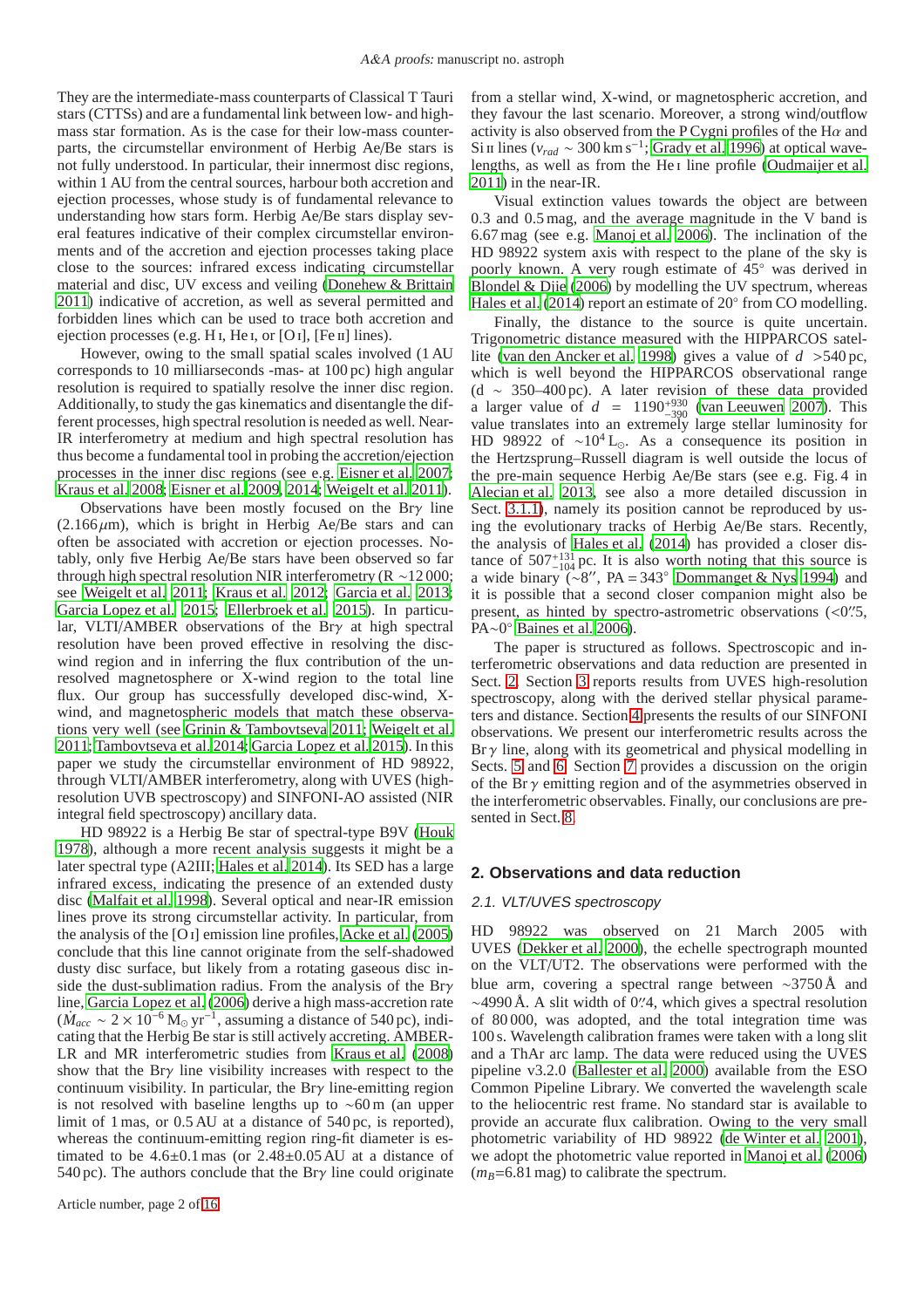#### 2.2. SINFONI AO spectral-imaging

HD 98922 was observed on 2 February 2013 with the VLT/SINFONI integral field spectrograph [\(Eisenhauer et al.](#page-13-31) [2003\)](#page-13-31) in the K-band  $(1.95-2.45 \,\mu\text{m})$  at the highest spectral (R ∼4000) and spatial resolution (12.5×25 mas pixel scale). The detector integration time (DIT) and number of sub-exposures per frame were 2 s and five, respectively, both for the on-source (target) and the off-source (sky) position. In total, eight target-sky pairs were obtained at position angles (PAs) 0°, 90°, 180°, and 270◦ (two pairs per PA), corresponding to a total integration time on-source of 80 s. These observations were AO-assisted (using HD 98922 as a natural guide star), covering a field of view (FoV) of  $0.8''$ × $0.8''$ .

To correct for atmospheric transmission, observations of a telluric standard star of spectral type A were also performed. The main data reduction process was done using the SINFONI data-reduction pipeline in GASGANO [\(Modigliani et al. 2007](#page-13-32)), i.e. dark and bad pixel masks, flat-field corrections, optical distortion correction, and wavelength calibration using arc lamps. As a result, we obtained four calibrated datacubes, one for each observed PA.

We then measured the full width at half maximum (FWHM) of both target and standard star on the final datacubes to estimate the achieved spatial resolution, which is ∼60 mas. From each datacube the stellar spectrum was then extracted, and continuum and Brγ line images were created by collapsing the datacubes along the z-axis, from 2.15 to  $2.16 \mu m$  and from 2.164 to  $2.168 \mu m$ , respectively.

# 2.3. VLTI/AMBER/FINITO Interferometry

The log of our interferometric observations is reported in Table [1.](#page-3-1) HD 98922 was observed with AMBER [\(Petrov et al.](#page-13-33) [2007\)](#page-13-33), the NIR beam-combiner of the Very Large Telescope Interferometer (VLTI) operated by ESO, during two different runs on 26 December 2012 and 28 February 2013. On both occasions we employed AMBER's high spectral resolution mode in the *K*-band (HR mode; R = 12 000 or  $\Delta v \sim 25 \text{ km s}^{-1}$ ) covering the spectral range from 2.147 to  $2.194 \mu m$ , centred on the Bry line emission (at  $2.166 \mu m$ ). Observations were conducted with the UT2-UT3-UT4 telescopes, using the fringe tracker FINITO [\(Gai et al. 2004\)](#page-13-34) for co-phasing and a detector integration time of 1.0 s per interferogram. In the first run 100 interferograms were recorded, whereas ∼1500 were recorded in our second run. Stars HD 60276 and HD 103125 were observed with the same observational settings and were used as interferometric calibrators to derive the transfer function for the first and second run, respectively. The calibration datasets for the first and second runs consist of 200 and 980 calibrator interferograms, respectively.

To reduce our interferograms, we used our own data reduction software based on the P2VM algorithm [\(Tatulli et al.](#page-13-35) [2007\)](#page-13-35), which provides us with wavelength-dependent visibilities, wavelength-differential phases, closure phases, and wavelength calibrated spectra.

The fringe tracking performance of FINITO typically differs during the observations of target and calibrator. Therefore, we used the archival low-resolution visibilities of HD 98922 (216 different visibility *uv* points, mostly taken during the AMBER's GTO) to calibrate the continuum visibilities at the six *uv* points of our HR observations. This calibration method provides us with a visibility error of about  $\pm 5\%$  due to the large number of employed LR visibility measurements. By using low-resolution



<span id="page-2-2"></span>**Fig. 1.** UVES/VLT flux-calibrated spectrum of HD 98922.

spectroscopic data taken at different epochs to calibrate our data, we are implicitly assuming that both size and morphology of the object have not changed more than the data uncertainties allow.

The wavelength calibration of the AMBER data was refined using the numerous telluric lines present in the  $2.15-2.19 \,\mu m$ region (see [Weigelt et al. 2011,](#page-13-7) for more details on the wavelength calibration method). We estimate an uncertainty in the wavelength calibration of ~0.2 Å or ~3 km s<sup>-1</sup>.

#### <span id="page-2-1"></span>**3. Results from UVES spectroscopy**

#### 3.1. Line recognition

The UVES flux-calibrated spectrum of HD 98922 is presented in Figure [1](#page-2-2) and shows the descending stellar continuum with several strong absorption lines and few faint emission features. The same spectrum, normalised to the continuum, is shown in Figure [2](#page-4-0) (black line). The most prominent features, both in absorption and emission, are also labelled in Fig. [2.](#page-4-0)

The most prominent absorption features are the H<sub>I</sub> lines from the Balmer series (from H 11 to  $H\beta$ ), which partially show emission due to the circumstellar environment. These lines show P Cygni profiles (see e.g. the H $\beta$  line vs. its theoretical profile in Fig. [2:](#page-4-0) the peak in emission is blue-shifted with respect to the zero velocity, and the blue-shifted absorption is deeper than the theoretical value), indicative of winds or outflows. The remaining absorption features are mostly photospheric from atomic lines like He I, Ca II, Fe I, Fe II, Mg I, Mg II, Si I, and Si II. Other emission features, mostly Fe II and Ti II lines, located between  $\sim$ 4200 and 4600 Å, arise from circumstellar activity. These lines are characterised by a double-peaked profile, are likely produced by self-absorption of the photospheric feature, and have a broad pedestal (full width zero intensity, *FWZI* ∼4–4.4 Å, i.e.  $\Delta v \sim 270-290 \,\mathrm{km \, s^{-1}}$ ), which originates in a region with a large radial velocity structure, likely located in the magnetospheric accretion funnels or in the hot inner region of the circumstellar disc [\(Beristain et al. 1998;](#page-13-36) [Aspin et al. 2010\)](#page-13-37). The strongest Fe ii emission line (at 4925 Å) shows a P Cygni profile.

From the analysis of the H 11 line, we derive a value of ∼- 8 km s<sup>−</sup><sup>1</sup> for the stellar radial velocity (v*rad*) with respect to the local standard of rest. Notably, the observed spectral lines do not show any indication of binarity: no splitting and no additional absorption lines are detected in the spectrum.

#### <span id="page-2-0"></span>3.1.1. Stellar physical parameters and distance

To allow both identification and analysis of the observed line profiles we used synthetic spectra from the PHOENIX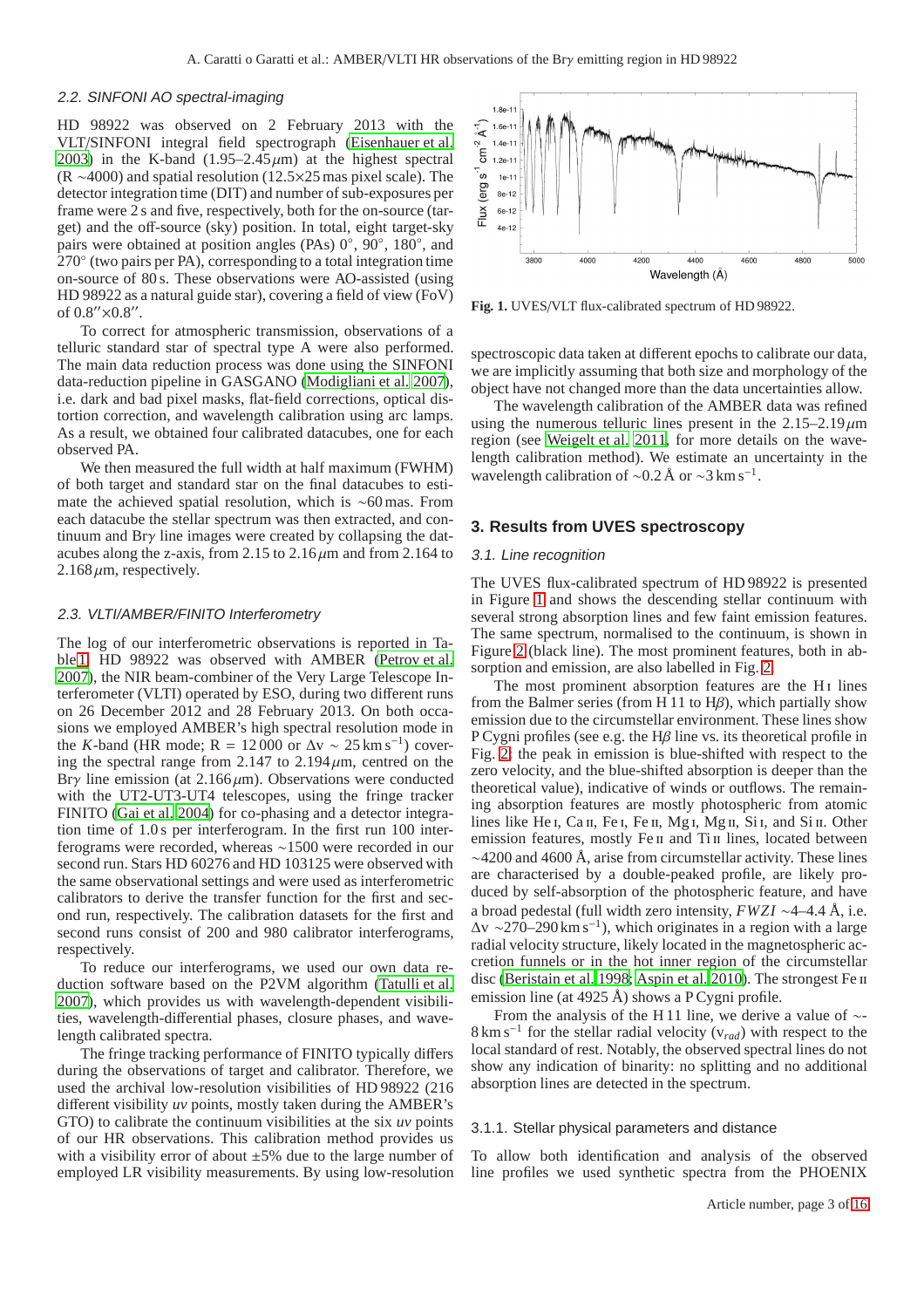**Table 1.** Log of the VLTI/AMBER/FINITO observations of HD 98922 and calibrators.

<span id="page-3-1"></span>

| HD 98922<br>Observation<br>Date | Time [UT]<br>Start | End                        |                           | Unit Telescope<br>array    | Spectral<br>mode <sup>c</sup> | Wavelength<br>range<br>$(\mu m)$ | $DTT^a$<br>(s) | $N^b$                            | Seeing<br>$(^{\prime\prime})$ |           | <b>Baselines</b><br>(m)        | PAs<br>(°)                            |  |
|---------------------------------|--------------------|----------------------------|---------------------------|----------------------------|-------------------------------|----------------------------------|----------------|----------------------------------|-------------------------------|-----------|--------------------------------|---------------------------------------|--|
| 2012 Dec 26<br>2013 Feb 28      | 09:02<br>04:50     | 09:20<br>05:32             |                           | UT2-UT3-UT4<br>UT2-UT3-UT4 | $HR-K-F$<br>$HR-K-F$          | 2.147-2.194<br>2.147-2.194       |                | 100<br>1540                      | $0.7 - 0.8$<br>$0.9 - 1.2$    |           | 44.1/60.6/89.4<br>43.9/61/89.4 | 219.3/103/76.7<br>220.9/104.9/78.8    |  |
| Calibrator<br>Name              |                    | Date                       | Time [UT]<br><b>Start</b> | End                        | UT array                      | Spectral<br>mode <sup>c</sup>    |                | Wavelength<br>range<br>$(\mu m)$ | $DT^{a}$<br>(s)               | $N^b$     | Seeing<br>$(^{\prime\prime})$  | Uniform-disc<br>$diameter^d$<br>(mas) |  |
| HD 60276<br>HD 103125           |                    | 2012 Dec 26<br>2013 Feb 28 | 07:50<br>04:08            | 08:03<br>04:42             | UT2-UT3-UT4<br>UT2-UT3-UT4    | $HR-K-F$<br>$HR-K-F$             |                | 2.147-2.194<br>2.147-2.194       |                               | 200<br>70 | $0.9 - 1.0$<br>$0.9 - 1.5$     | $0.92 + 0.06$<br>$0.88 \pm 0.06$      |  |

**Notes.** (*a*) Detector integration time per interferogram. (*b*) Number of interferograms. (*c*) High spectral resolution mode in the *K*-band using the fringe tracker FINITO. (*d*) UD diameter taken from JMMC Stellar Diameters Catalogue - JSDC [\(Lafrasse et al. 2010](#page-13-38)).

library [\(Husser et al. 2013\)](#page-13-39), which provides high-resolution (R=500 000) synthetic spectra based on the stellar atmosphere code PHOENIX. The spectral resolution was then reduced to that of the UVES observations by convolving the synthetic spectra with a Gaussian profile (IRAF task *gauss*). We constructed a grid of spectra and varied different stellar parameters, namely  $T_{eff}$  (from 9000 to 11 000 K,  $\Delta T = 200$  K), log *g* (from 3.0 to 4.5,  $\triangle log g = 0.5$ ), and [Fe/H] (from -1 to 1,  $\triangle$ [Fe/H] = 0.5). Both observed and synthetic spectra were then normalised to the continuum. Our own IDL programme was used to match the UVES spectrum with the best-fitting model in three steps. First, by comparing the wings of the Balmer lines the stellar gravity was inferred. In this case, Balmer lines from H11 to  $H\gamma$  were used (the Hβ line was excluded because it is too affected by circumstellar emission). Second, the effective temperature  $(T_{\text{eff}})$  of the star was obtained by comparing observed and theoretical equivalent widths (EWs) of lines sensitive to  $T_{\text{eff}}$ , namely the He<sub>I</sub> lines (at 4026, 4120, 4145, 4470 Å), and the Ti II line at 4176 Å. Finally, the metal abundance was inferred by comparing the iron abundances for a well-defined set of Fe I and Fe II lines. As a result, we obtained the stellar effective temperature, gravity, and metallicity, namely  $T_{\text{eff}} = 10\,400\pm200$  K (i.e. spectral type B9V), *log g*  $= 3.5\pm0.2$ , and  $[Fe/H] = -0.5\pm0.2$ . The best-fitting synthetic spectrum, normalised to the stellar continuum, is shown in Figure [2](#page-4-0) (red solid line) superimposed on the observed spectrum (in black). For comparison, Fig. [2](#page-4-0) also shows a normalised synthetic spectrum (green dashed line) with the stellar parameters derived by [Hales et al.](#page-13-15) [\(2014\)](#page-13-15), namely  $T_{\text{eff}} = 9000 \text{ K (SpT=A2)}$ III), *log g*=3.0, and [*Fe*/*H*]=-0.5.

To derive the remaining stellar parameters, we follow [Montesinos et al. \(2009](#page-13-40)). We place the estimated values of the stellar parameters on a  $\log T_{\text{eff}}$ ,  $\log g$  HR diagram, using evolutionary tracks and isochrones from [Siess et al.](#page-13-41) [\(2000\)](#page-13-41) with  $[Fe/H] = -0.5$ . This provides us with an estimate of the stellar mass  $(M_* = 5.2 \pm 0.2 M_{\odot})$  and age (~5×10<sup>5</sup> yr) for HD 98922, and, in turn, stellar luminosity  $(L_* = 640 \pm {}^{130}_{160} L_{\odot})$ , radius ( $R_* = 7.6 \pm \frac{0.6}{2} R_{\odot}$ ), and visual absolute magnitude ( $M_V$ = 1.75±0.3 mag) can be inferred from a (log  $T_{\text{eff}}$  *vs*. log  $L_*$ ) HR diagram.

Following [Montesinos et al.](#page-13-40) [\(2009\)](#page-13-40), we also aim at deriving a better estimate of the distance (*d*) to HD 98922, from the distance module equation:

$$
d = 10^{(m_V - A_V - M_V + 5)/5}.\tag{1}
$$

Article number, page 4 of [16](#page-15-0)

**Table 2.** HD 98922 stellar and disc parameters

<span id="page-3-2"></span>

| <b>Stellar Parameter</b> | Value                                                  | Reference |  |  |
|--------------------------|--------------------------------------------------------|-----------|--|--|
| Distance                 | $440\pm^{60}_{50}$ pc                                  | 1         |  |  |
| $T_{\text{eff}}$         | 10400±200K                                             | 1,2       |  |  |
| SpType                   | B9V                                                    | 1,2       |  |  |
| $\log g$                 | $3.5 \pm 0.2$                                          | 1         |  |  |
| [Fe/H]                   | $-0.5 \pm 0.2$                                         | 1         |  |  |
| $M_{*}$                  | $5.2 \pm 0.2 M_{\odot}$                                |           |  |  |
| $R_{*}$                  |                                                        |           |  |  |
| $L_{*}$                  |                                                        |           |  |  |
| age                      | $5\times10^5$ yr                                       | 1         |  |  |
| $\rm M_{V}$              | $-1.75 \pm 0.3$ mag                                    | 1         |  |  |
| $m_V$                    | $6.77$ mag                                             | 3         |  |  |
| $A_V$                    | 0.3                                                    | 3         |  |  |
| $m_K$                    | 4.28                                                   | 4         |  |  |
| $F_{obs}(K)/F_{*}(K)$    | 4.3                                                    | 1         |  |  |
| i                        | $20^{\circ}$                                           | 5         |  |  |
| $v_{rot}$ sin i          | $50\pm3$ km s <sup>-1</sup>                            | 6         |  |  |
| $\dot{M}_{acc}$          | $(9\pm3)\times10^{-7}$ M <sub>o</sub> yr <sup>-1</sup> | 4 + 1     |  |  |

**References.** (1) This work; (2) [Thé et al.](#page-13-42) [\(1994](#page-13-42)); (3) [Manoj et al.](#page-13-21) [\(2006](#page-13-21)); (4) [Garcia Lopez et al. \(2006\)](#page-13-18); (5) [Hales et al. \(2014\)](#page-13-15); (6) [Alecian et al. \(2013\)](#page-13-25);

We assume  $m_V = 6.77$  mag and  $A_V = 0.3$  [\(Garcia Lopez et al.](#page-13-18) [2006\)](#page-13-18), and we obtain  $d=440\pm^{60}_{50}$  pc. By adopting this distance value, an estimate of the mass accretion rate  $(\dot{M}_{acc})$  can be also inferred from the EW of the Brγ line after correcting for the visual extinction and self-absorption from the photosphere (see e.g. [Garcia Lopez et al. 2006\)](#page-13-18). By using their published data we obtain  $\dot{M}_{acc}$  ~ (9±3)×10<sup>-7</sup> M<sub>☉</sub> yr<sup>-1</sup>.

All stellar and disc parameters used in this paper, derived in this work or adopted from the literature, are listed in Table [2.](#page-3-2)

#### <span id="page-3-0"></span>**4. Results from SINFONI-AO spectral imaging**

Our SINFONI K-band spectral images resolve a bright asymmetric scattered emission (diameter ~320 mas at  $3\sigma$ , or ~140 AU at a distance of 440 pc) that extends beyond the symmetric point spread function (PSF; FWHM=60 mas) of HD 98922 (see the upper panel of Figure [3](#page-5-1) and its contour levels). This structure is not an artefact and because it is visible in all the spectral images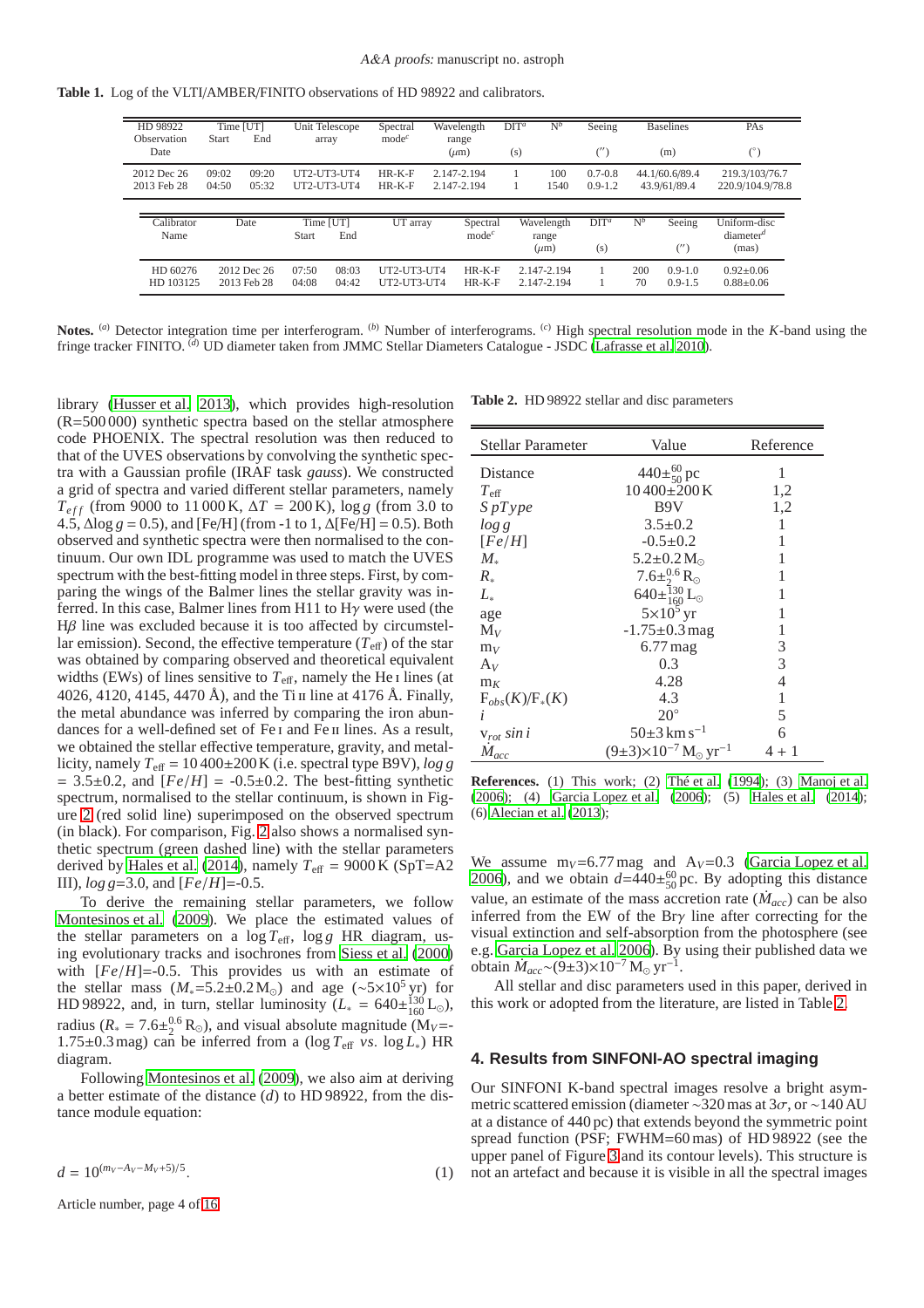

<span id="page-4-0"></span>**Fig. 2.** UVES/VLT high-resolution spectrum of HD 98922 normalised to the continuum (black solid line). The red solid line shows the bestfitting synthetic spectrum, *S pT*=B9V, *log g*=3.5, [*Fe*/*H*]=-0.5. For comparison, a synthetic spectrum with parameters *S pT*=A2III, *log g*=3.0, [*Fe*/*H*]=-0.5 (green dashed line) is also shown. The most prominent spectral features are labelled.

and is co-rotating in each image FoV according to the different observed PAs.

The bright circumstellar structure most likely originates from the scattered light of the disc. Of particular interest is its asymmetric morphology. The brightness distribution is roughly represented by a symmetric PSF plus a bright elliptical arc towards the north-north-east (NNE) (i.e. a horseshoe-like region), extending from PA∼290 $\degree$  to ~110 $\degree$  (see upper panel of Fig. [3\)](#page-5-1) and located at ∼90 mas (or ∼40 AU) from the source. This region is about 2.5 times brighter than its symmetric counterpart located towards south-south-west (SSW). The value of this ratio was obtained after integrating the flux in two regions (positioned outside the

PSF, i.e. 60 mas), which have the same area and are symmetrical with respect to the central PSF. It is also worth noting that the brightness distribution of the NNE arc is not homogeneous; it shows an elongated peak between PA∼23◦ and PA∼65◦ , and it is up to three times brighter than the whole arc-shaped feature. The total flux of this area is about one tenth of the flux of the central PSF. Because of its elongated arc-shape, which cannot be fitted with the instrumental PSF, we exclude that this structure can be the unresolved PSF of a possible companion. Remarkably, our SINFONI-AO continuum images do not show any companion between ∼800 mas (or ∼350 AU) and ∼60 mas (or 26.4 AU) from the central source. The lower limit of the flux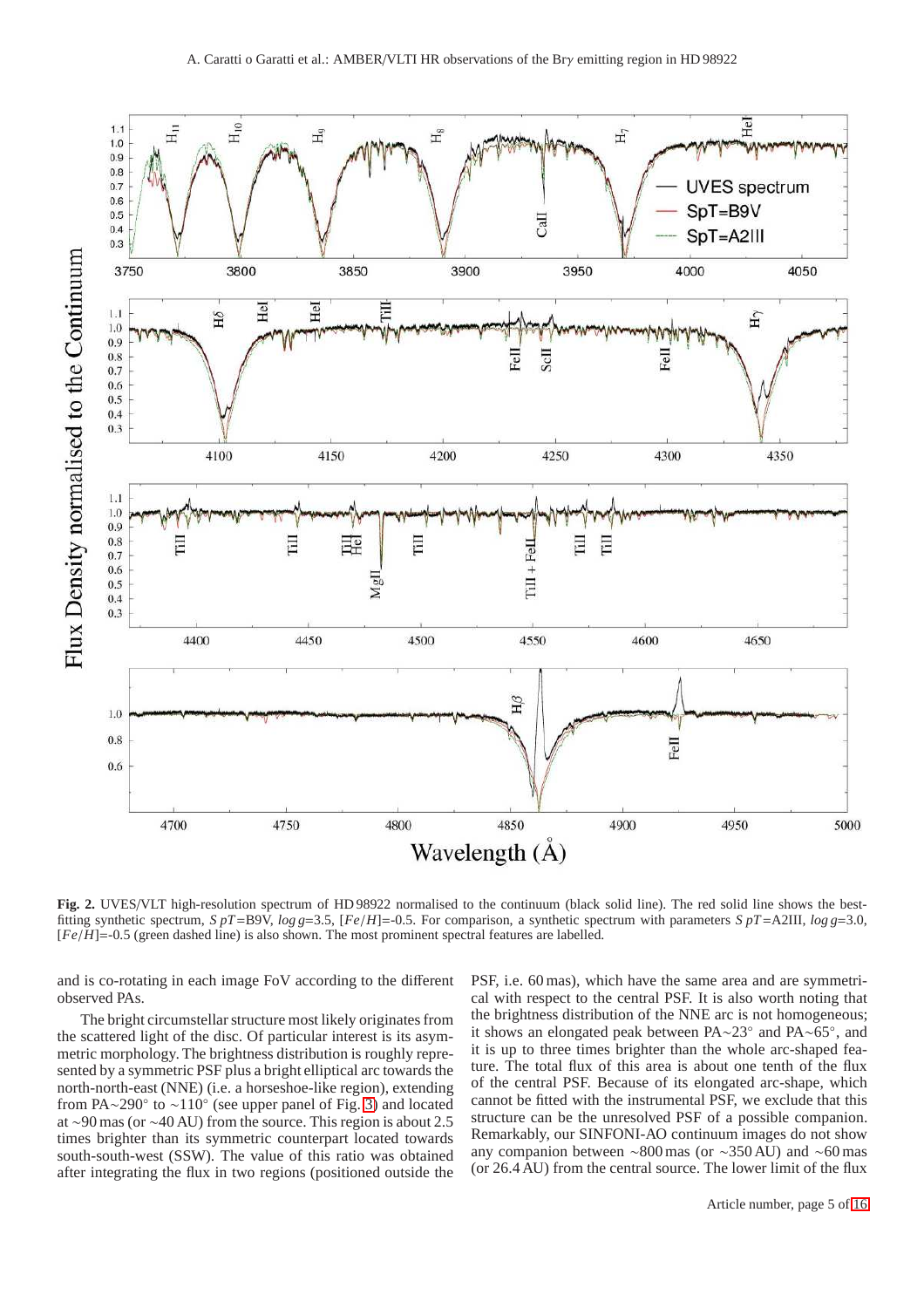

<span id="page-5-1"></span>**Fig. 3.** *Upper Panel*: SINFONI K-band continuum image (between 2.15 and 2.16 $\mu$ m). Labelled fluxes are in W m<sup>-2</sup> $\mu$ m arcsec<sup>-2</sup>. Contour levels are 4, 5, 50, 150, 250, 400, 500, and 1000 σ. *Lower Panel*: Intensity ratio image of two SINFONI K-band continuum images (between 2.15 and 2.16 $\mu$ m) taken at PA of 0 $^{\circ}$  and 180 $^{\circ}$ , showing the asymmetric disc emission. Contours show the K-band continuum of the  $PA=0^\circ$  image (see upper panel), and give the position of both symmetric PSF in the centre, and asymmetric disc emission. Contour levels are as in the continuum image.

density in our data is  $\sim 5 \times 10^{-11}$  erg s<sup>-1</sup> cm<sup>-2</sup> µm<sup>-1</sup>, which corresponds to  $K \sim 9.8$  mag or  $M_K \sim 1.6$  mag at the estimated distance of 440 pc. Adopting the [Siess et al. \(2000\)](#page-13-41) evolutionary tracks and assuming an age of ∼5×10<sup>5</sup> yr for any possible undetected companion, the  $M_K$  estimate provides us with an upper

Article number, page 6 of [16](#page-15-0)

limit constraint on the spectral type and mass of SpT∼M0 and *M*∗∼0.5 M<sub>⊙</sub>.

To better display the observed brightness asymmetry in the disc, the lower panel of Figure [3](#page-5-1) shows an intensity ratio image that is computed from two SINFONI K-band continuum images (between 2.15 and 2.16 $\mu$ m) with PAs of 0 $^{\circ}$  and 180 $^{\circ}$ , respectively. The central unresolved PSF disappears (ratio value ∼1), whereas the bright NNE arc becomes clearly visible (ratio values between 1.5 and 5) in the image. Apart from the aforementioned elongated peak, there is a dip at PA∼0 ◦ and a second arc-shaped peak towards the north-west that is less bright.

It is worth mentioning that the PIONIER/VLTI reconstructed images of the HD 98922 inner disc (see Figure 2 in [Kluska et al.](#page-13-43) [2014\)](#page-13-43), show a similar brightness disc asymmetry, namely the north-eastern side of the disc is brighter than the south-western side. These interferometric data were acquired between 20 December 2012 and 20 February 2013 (Kluska priv. comm.), simultaneous with our AMBER and SINFONI observations. The observed PIONIER disc has, however, a size of ∼3-4 mas (∼1- 1.5 AU), which is well within the (spatially unresolved) PSF. This suggests that the disc might have a similar morphology from ∼1 to 60-70 AU from the source and that the origin of this brightness asymmetry might be the same.

The Brγ line is the only emission line detected over the *K*band continuum of the analysed SINFONI spectral-images. This emission is not spatially resolved, being enclosed within 60 mas (or ∼26 AU) from the central source.

# <span id="page-5-0"></span>**5. Results from VLTI/AMBER interferometry and geometric modelling**

# 5.1. Interferometric observables: Visibilities, differential phases, and closure phase

Our VLTI/AMBER observations provide us with four direct observables, namely the Brγ line profile, visibilities, differential phases, and closure phases. These observables allow us to retrieve information about the inner-disc emitting region of HD 98922, in particular the size and kinematics of the Brγ emitting region, as well as its displacement with respect to the continuum emission.

First of all, we stress that observations in both VLTI runs were taken with the same AMBER settings and UT configurations, which result in similar projected baselines and position angles (see Cols. 10 and 11 of Table [1\)](#page-3-1). The results from both runs are identical inside the error bars. However, those from the second run (28 February 2013) are clearly much less noisy than those from the first run (26 December 2012) owing to the longer total integration time. For this reason, in this section we only present the results from the second run (Figur[e 4\)](#page-6-0), whereas those from the first run are shown in Appendix [A](#page-14-0) (Figure [A.1\)](#page-15-1). The different panels in Figures [4](#page-6-0) and [A.1](#page-15-1) show (from top to bottom) the Brγ line profile (upper panels), visibilities (middle upper panels), differential phases (middle lower panels), and closure phases (lower panels).

The wavelength-dependent visibilities (middle upper panels of Fig. [4](#page-6-0) and [A.1\)](#page-15-1) clearly increase across the Brγ line-profile at all baselines. This indicates that the  $Bry$  emitting region is more compact than the continuum emitting region. Previous spectrointerferometric studies of HD 98922 at medium resolution ( $R =$ 1500) have also detected an increase in the visibility within the Brγ line [\(Kraus et al. 2008\)](#page-13-4) with baseline lengths up to 60 m. Our HR mode AMBER observations allow us, for the first time, to measure the visibilities and phases in ∼30 different spectral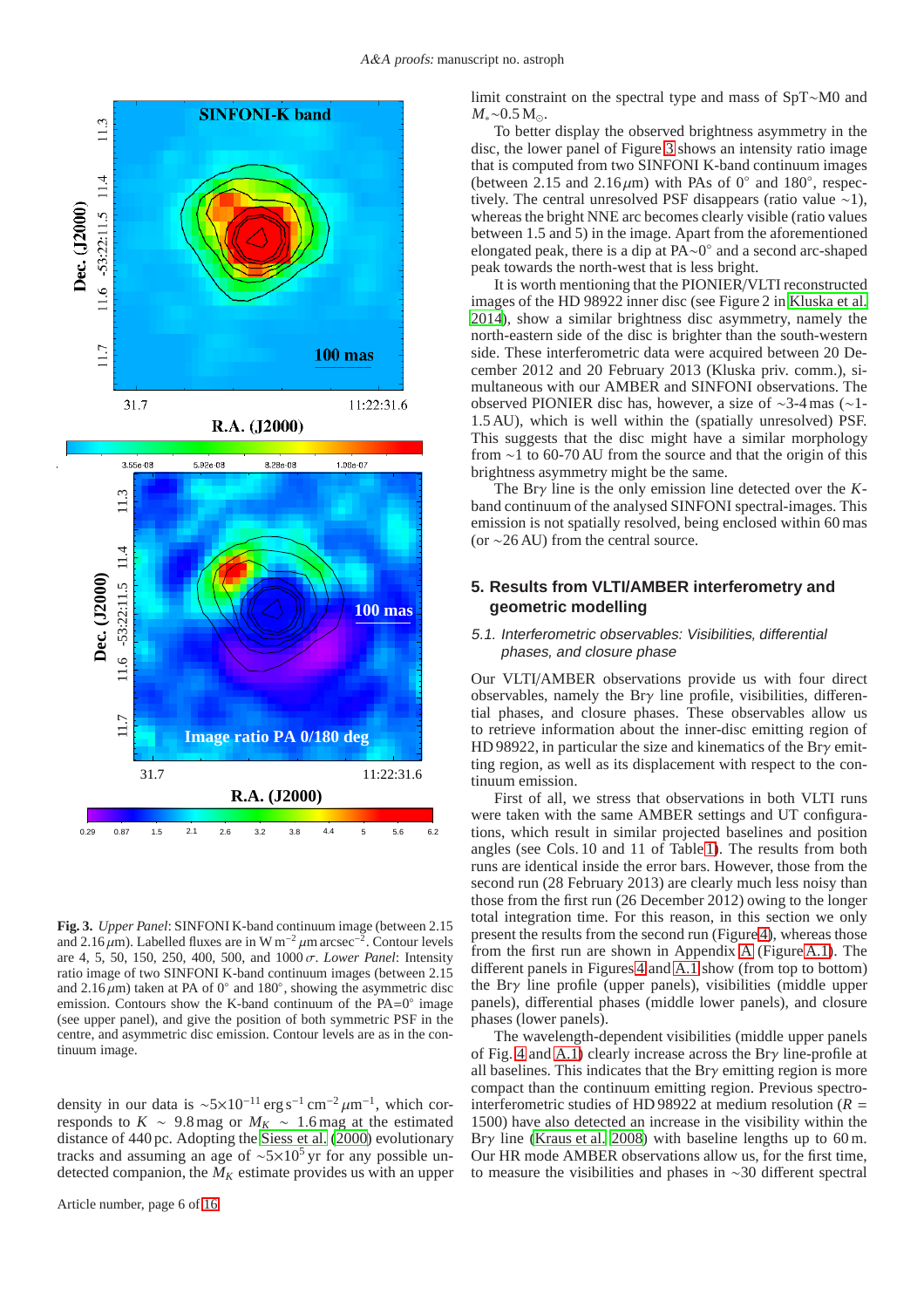

<span id="page-6-0"></span>**Fig. 4.** AMBER observation of HD 98922 at spectral resolution of R=12 000 (28 Feb 2013). From top to bottom: wavelength dependence of flux, visibilities, wavelength-differential phases, and closure phase observed at three different projected baselines (see labels in figure). For clarity, the differential phases of the first and last baselines are shifted by  $+30^\circ$  and  $-30^\circ$ , respectively.

channels across the Br $\gamma$  line with baseline lengths up to 90 m, providing a higher spatial and spectral resolution. Furthermore, our data indicate that the visibilities from the three baselines are slightly asymmetric with respect to the Brγ peak, namely the

visibilities of the blue-shifted wings are systematically smaller than those of the red-shifted wings. This might indicate that, at high velocities, the red-shifted Brγ emitting region is slighlty more compact than the blue-shifted one, or that there is a highly asymmetric continuum.

Differential phases (Φ; lower middle panels of Fig. [4](#page-6-0) and [A.1\)](#page-15-1) measure the displacement of the line-emitting region with respect to the continuum-emitting region. For example, the accuracy reachable with a 90 m baseline and with  $\Phi \sim 10^{\circ}$  is about 0.14 mas, or 0.06 AU at a distance of 440 pc. Therefore the observed displacements provide us with a very sensitive measurement of the gas kinematics on scales of a few stellar radii. For the first time in this object, we detect a clear photocentre shift of the Brγ line with respect to its continuum at the 61 m and 89 m baselines. The line displacement is observed in different velocity channels (both blue- and red-shifted). Notably, differential phases in both blue- and red-shifted channels have the same sign, and therefore they do not exhibit the typical "S" shape usually observed in rotating discs. Additionally, the red-shifted channels in both baselines show larger differential phases with respect to the blue-shifted ones. Because these are line-to-continuum phases, the observed shifts in the differential phases could be caused by continuum shifts, line shifts, or both. The maximum value of the line/continuum displacement is 0.02±0.04 mas, 0.14±0.04 mas, and 0.16±0.03 mas for the 43.9 m, 61 m, and 89.4 m baselines, respectively.

Finally, it is also worth noting that the closure phases do not show any significant deviation from zero within the error bars (see lower panels of Figs. [4](#page-6-0) and [A.1\)](#page-15-1); we measure an average value of  $-0.44° \pm 2.55°$ .

# 5.2. Geometric modelling: size of Brγ and continuum emitting region

Our AMBER high spectral resolution data also provide us with a measurement of the visibilities for the pure Brγ line-emitting region in the different spectral channels across the Brγ emission line (see Figure [5\)](#page-7-1). The continuum-corrected line visibilities are fundamental for measuring the size of the Brγ line-emitting region. Within the wavelength region of the Br $\gamma$  line emission, the measured visibility has two components: the pure line-emitting part and the continuum-emitting part, which includes continuum emission from both the circumstellar environment and the unresolved central star. Therefore, following [Weigelt et al.](#page-13-44) [\(2007\)](#page-13-44), the emission line visibility  $V_{\text{Bry}}$  in each spectral channel can be written as

$$
F_{\rm Bry} V_{\rm Bry} = \sqrt{|F_{\rm tot} V_{\rm tot}|^2 + |F_{\rm c} V_{\rm c}|^2 - 2 F_{\rm tot} V_{\rm tot} F_{\rm c} V_{\rm c} \cdot \cos \Phi},\tag{2}
$$

where  $F_{Bry}$  is the wavelength-dependent line flux,  $V_{\text{tot}}$  ( $F_{\text{tot}}$ ) is the measured total visibility (flux) in the Br $\gamma$  line,  $V_c$  ( $F_c$ ) is the visibility (flux) in the continuum, and  $\Phi$  is the measured wavelength-differential phase within the Brγ line.

In our analysis, we also included the intrinsic Brγ photospheric absorption feature of HD 98922, using a synthetic spectrum with the spectral type and surface gravity values as in Table [2.](#page-3-2)

The size of the continuum was obtained using the AMBER GTO archival data at low resolution. By fitting a circular symmetric Gaussian model, we derived a Gaussian half width at half maximum (HWHM) radius of 1.8±0.3 mas (or ∼0.79±0.13 AU at a distance of  $440 \text{ pc}$ ). A similar value of  $1.6 \pm 0.3 \text{ mas}$  (or ∼0.70±0.13 AU) was inferred by fitting a ring model with a ring width of 20% of the inner ring radius.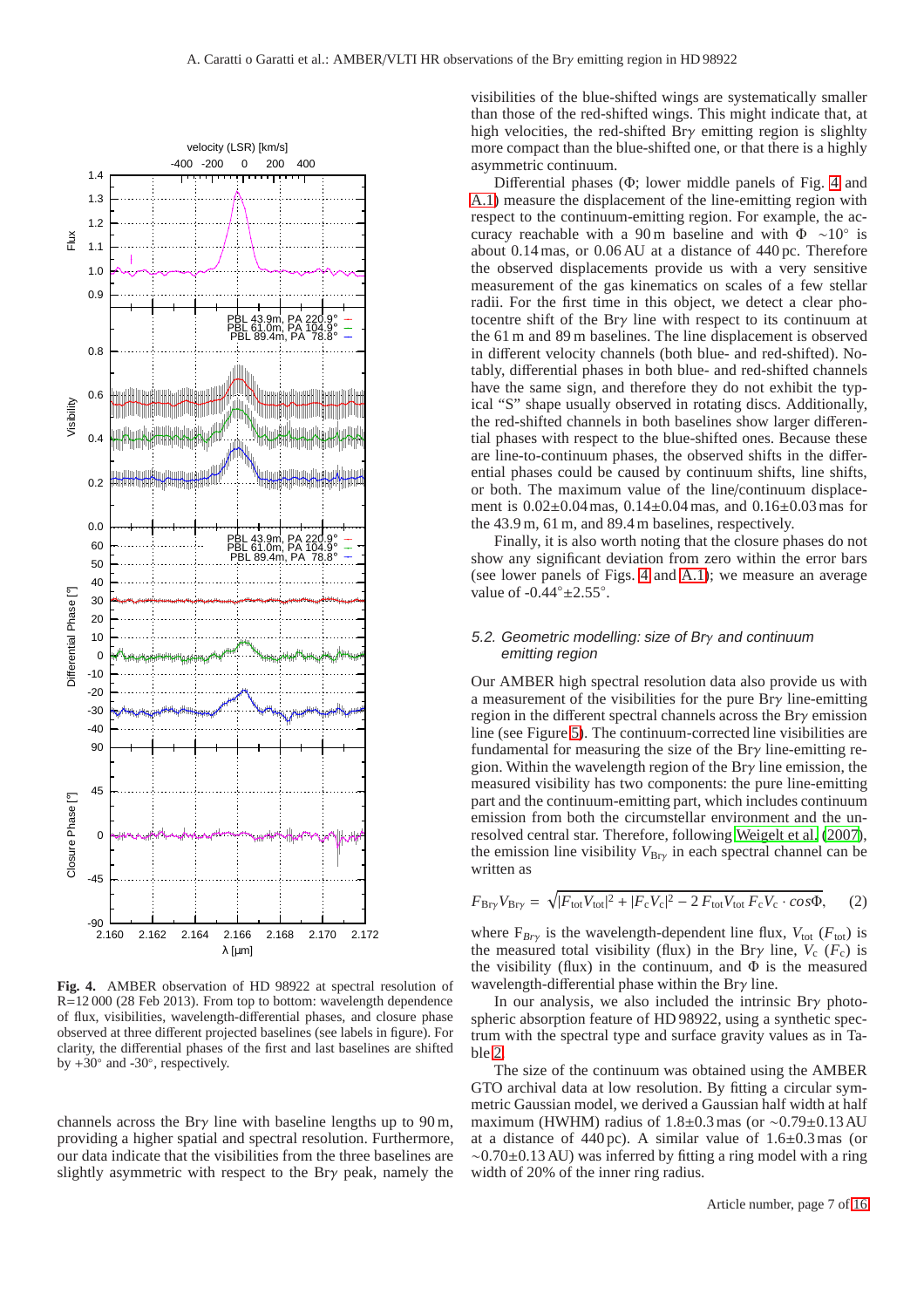

<span id="page-7-1"></span>**Fig. 5.** Comparison of the observed (pink solid lines) and modelled (black solid lines) continuum-corrected (pure) Brγ line visibilities of our AMBER observation of HD 98922. From top to bottom: wavelength dependence of flux and visibilities of the first, second, and third baseline. In each visibility panel the observed total visibilities (red, green, blue, as in Fig. [4\)](#page-6-0), the observed pure Br $\gamma$  line visibilities (pink), and the modelled pure Brγ line visibilities (black) are shown.

To get reliable line visibility values, we derived the continuum-corrected (hereafter pure) line visibility only in the spectral regions where the line flux is higher than ∼10% of the continuum flux. The results are shown in Figure [5.](#page-7-1) The average line visibility is ∼1±0.2 for the shortest baseline (∼44 m),  $\sim$ 0.9±0.15 for the medium baseline ( $\sim$ 61 m), and  $\sim$ 0.8±0.1 for the longest baseline (∼89 m). For this baseline, the line is spatially resolved even when the error bars are taken into account.

The size of the line-emitting region was obtained by fitting a circular symmetric Gaussian model to the line visibilities presented in Fig. [5.](#page-7-1) We obtain a Gaussian HWHM radius of 0.65±0.09 mas or ∼0.29±0.04 AU at a distance of 440 pc. Similarly, by fitting a ring model with a ring width of 20% of the inner ring radius, an inner radius of 0.70±0.09 mas, or ∼0.31±0.04 AU, is inferred.

# <span id="page-7-0"></span>**6. Disc and disc-wind models**

To constrain the physical processes taking place in the innermost disc regions, a proper physical modelling is required. As in our previous interferometric works (see [Weigelt et al. 2011;](#page-13-7) [Garcia Lopez et al. 2015\)](#page-13-10), to analyse the observed Brγ line profile, line visibilities, differential phases, and closure phase we employed a previously developed disc-wind (DW) model (see Sect. [6.1\)](#page-7-2) and developed a continuum disc model; both models are adapted to the HD 98922 stellar parameters and observations.

#### <span id="page-7-2"></span>6.1. Disc-wind model

A detailed description of our DW model, its parameters, and the algorithms used for the model computation can be found in our previous papers (see [Grinin & Tambovtseva 2011;](#page-13-12) [Weigelt et al.](#page-13-7) [2011;](#page-13-7) [Tambovtseva et al. 2014;](#page-13-13) [Garcia Lopez et al. 2015\)](#page-13-10). In the following, we briefly outline the model's main characteristics and define its free parameters, which are listed in Table [3.](#page-9-0)

The developed model is a warm disc-wind model (see e.g. [Safier 1993](#page-13-45); [Garcia et al. 2001\)](#page-13-46), including only hydrogen atoms with constant temperature (∼10 000 K). The wind is rapidly heated by ambipolar diffusion to a temperature of ~10000 K, and the wind electron-temperature  $(T_e)$  in the acceleration zone near the disc surface is not high enough to excite the Brγ line emission, which is emitted further out along the wind stream lines

Briefly, the disc wind is launched from a disc inner radius  $\omega_1$ to an outer radius  $\omega_N$  (called wind footpoints), where *N* is the number of streamlines. Its half opening angle  $(\theta)$  is defined as the angle between the innermost wind streamline and the system axis. The local mass-loss rate per unit area on the disc surface is defined as  $\dot{m}_w(\omega) \sim \omega^{-\gamma}$ , where  $\gamma$  is the mass-loading parameter that controls the ejection efficiency. Therefore, the total massloss rate  $(\dot{M}_w)$  is

$$
\dot{M}_w = 2 \int_{\omega_1}^{\omega_N} \dot{m}_w(\omega) 2 \pi \omega \, d\omega. \tag{3}
$$

Finally, the  $\beta$  parameter in Table [3](#page-9-0) regulates the acceleration of the wind along the streamlines (see [Tambovtseva et al.](#page-13-13) [2014\)](#page-13-13). Some model parameters such as  $\dot{M}_w$ , the stellar parameters, and the disc inclination angle were derived in this work or were taken from the literature (see Tab. [2\)](#page-3-2). The explored range of values of  $\dot{M}_w$  varies from ~0.05 to 0.3 times the inferred mass accretion rate ( $\dot{M}_{acc}$ , see Table [2\)](#page-3-2). The value for the corotation radius  $(R_{cor}^{-1})$  $(R_{cor}^{-1})$  $(R_{cor}^{-1})$  obtained from the  $v_{rot} \sin i$  value (Table [2\)](#page-3-2) is

<span id="page-7-3"></span><sup>&</sup>lt;sup>1</sup> with  $R_{corr} = (GM_*/v_\omega^2)^{1/3}$ , where G is the gravitational constant, M<sub>\*</sub> the stellar mass, and  $v_{\omega}$  the stellar angular velocity.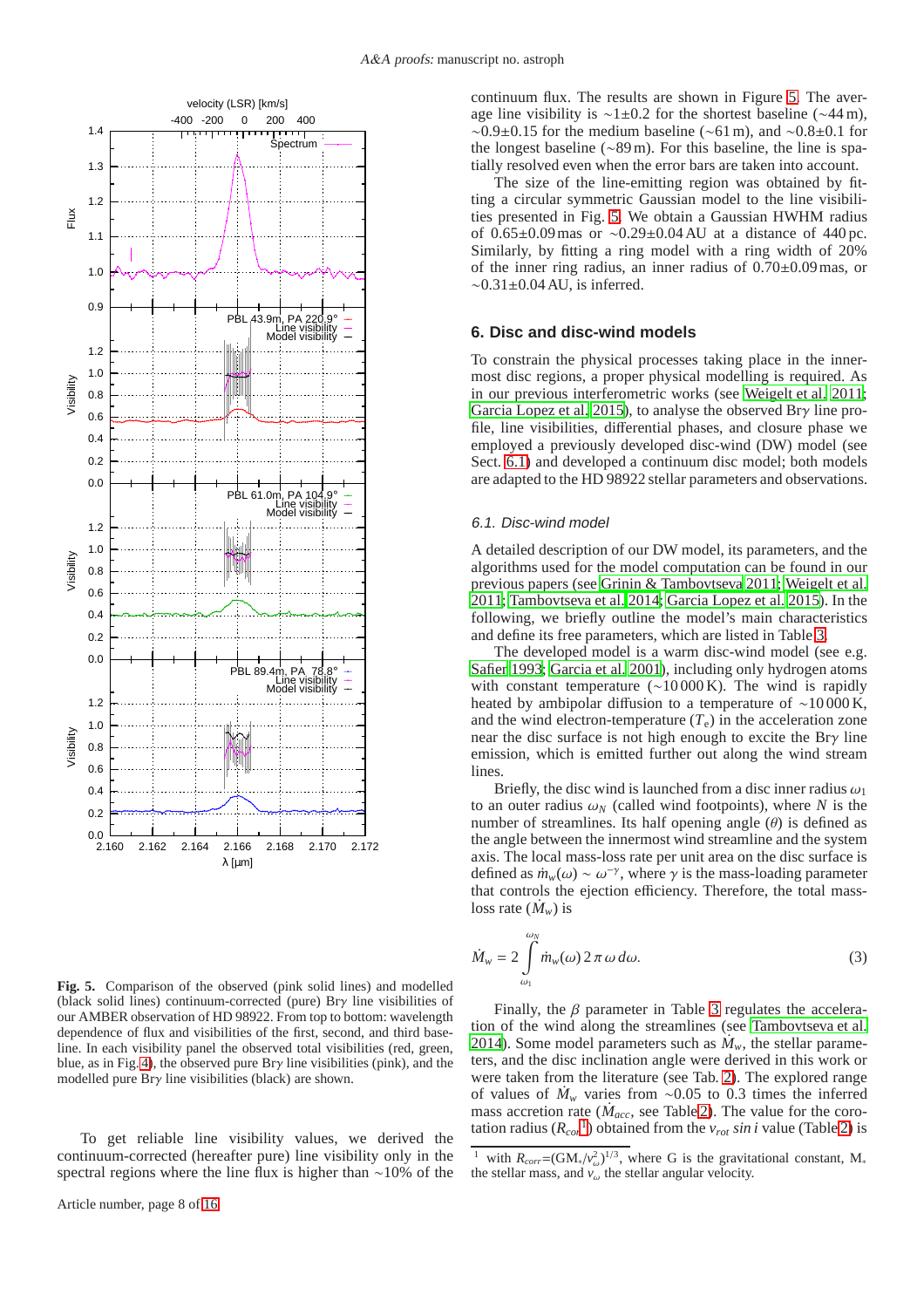$R_{cor} = 1.55 R_*$ . The estimated value of  $R_{cor}$  is then set as a lower limit to the inner disc-wind launching radius value  $\omega_1$  to allow for the presence of a hypothetical magnetosphere within this region.

To find the best model that reproduces our observations, we adopt the following steps (for more details, see also [Weigelt et al.](#page-13-7) [2011;](#page-13-7) [Grinin & Tambovtseva 2011](#page-13-12)). First, we fit the observed Brγ line profile and intensity. To this end, we solve the equations of statistical equilibrium and compute the population of the H i atomic levels and the ionisation degree along each streamline using the numerical codes developed by [Grinin & Mitskevich](#page-13-47) [\(1990](#page-13-47)) and [Tambovtseva et al.](#page-13-48) [\(2001\)](#page-13-48) for moving media. Second, we calculate the intensity of the line radiation in the entire emitting volume filled in by the disc wind and compare both modelled and observed line profiles. When a good agreement is found, we compute the brightness distribution of the disc wind and the disc continuum at different radial velocities, i.e. a twodimensional intensity distribution map, which provides us with the interferometric observables. The modelling results are, in this way, directly compared with the observations until the bestfit model is found. The best model is that which best matches, within the error bars, all eleven interferometric observables (line profile shape and intensity, visibilities, pure line visibilities, differential phases, and closure phase) of our observation within the selected range of parameters listed in Table [3.](#page-9-0)

This latter reports the free model parameters, the explored range of parameters (Column 2), and the values of our best-fit model, called P5 (Column 3 of Tab. [3\)](#page-9-0). P5 model was selected after checking hundreds of different models configurations (see Column 2, Tab. [3\)](#page-9-0).

#### <span id="page-8-1"></span>6.2. Continuum disc model

To reproduce our AMBER HR interferometric observations, we have assumed that the HD 98922 continuum emission consists of three different components: the star, an inner disc, and an outer dusty disc (see e.g. [Tannirkulam et al. 2008b](#page-13-49); [Dullemond & Monnier 2010](#page-13-50)).

The main constraints for our developed temperature-gradient model of the continuum emission are provided by: *i)* the F*obs*(*K*)/F∗(*K*) ratio, namely the ratio between the HD 98922 observed flux continuum in the *K*-band (star plus accretion disc) and the theoretical stellar flux, and *ii)* the absolute visibilities of the continuum. The stellar continuum at the Brγ rest wavelength (F∗(*K*)) was computed from a Kurucz synthetic spectrum with  $T_{\text{eff}}$ =10 400 K and *log g*=3.5 (see Sect. [3.1.1](#page-2-0) and Tab. [2\)](#page-3-2), whereas the  $F_{obs}(K)$  is computed from the YSO  $K$ -band magnitude (see Tab. [2\)](#page-3-2). The adopted disc inclination angle is the same as for the disc-wind model  $(i=20^\circ,$  see Tab. [2\)](#page-3-2). To fit the disc continuum level of our observations, we use an inner gaseous disc plus an outer dusty disc, as in [Tannirkulam et al.](#page-13-51) [\(2008a\)](#page-13-51) and [Benisty et al.](#page-13-52) [\(2010\)](#page-13-52). The sum of fluxes from the gaseous and dusty disc matches the observed flux close to the Brγ wavelength. The inner disc has constant brightness distribution and ranges from  $R_{in} = 4 R_*$  (or 0.14 AU) to  $R_S = 20 R_*$  (or 0.7 $\pm$ 0.2 AU). The dust temperature ( $T_{d0}$ ) at this radius ( $R_S$ ) is 1500 K, that is, the silicate dust sublimation temperature (see e.g. [Dullemond & Monnier 2010](#page-13-50)). The dust temperature exponentially decreases with the distance *r* from the star accordingly with the following power law:  $T_d(r) = T_{d0}(r/R_s)^{\alpha}$ , with  $\alpha = -0.5$ . The intensity of the radiation in the continuum was calculated in the blackbody approximation. The disc brightness is distributed symmetrically along azimuthal direction. Fig. [6](#page-8-0) (upper panel) shows the disc continuum model plus the Bry intensity distribution map (for  $v_r = 0 \text{ km s}^{-1}$ ) of the best-fit disc-wind model (P5).



<span id="page-8-0"></span>**Fig. 6.** *Upper panel*: Bry intensity distribution map (for  $v_r = 0 \text{ km s}^{-1}$ ) of the best-fit disc-wind model (P5) overlapped on the map of the disc continuum with symmetric brightness distribution. X and Y coordinates are in *R*∗. *Lower panel*: Same as in the upper panel, but for the disc continuum with asymmetric brightness distribution.

#### 6.3. Modelling results

As seen in Sect. [5,](#page-5-0) the Brγ emission line shows V-shaped differential phases and slightly asymmetric visibilities (see Fig. [4\)](#page-6-0).

Because of the aforementioned shape of the differential phases, our first attempts at modelling these interferometric observables with our disc-wind model plus the continuum disc model described in Sect. [6.2](#page-8-1) were unsuccessful (see Fig. [B.1](#page-15-2) in Appendix [B\)](#page-14-1). Indeed, the combination of these disc and discwind models produces, as expected, symmetric S-shaped differential phases (originating from disc rotation, see Figure [7,](#page-10-1) upper panel) and symmetric visibilities in the Brγ line.

In principle, the unusual shapes of the observed visibilities and differential phases, which are a measurement of the photocentre shifts, can be caused by an asymmetric Brγ line-emitting region, an asymmetric continuum-emitting region, or by a combination of both. As a consequence, the differential phase in the blue or red wings of the Br $\gamma$  can be displaced, and the visibilities become asymmetric. An asymmetric Brγ line-emitting region could be a plausible explanation for the observed differential phase. In theory, this might originate from a collimated wind/jet, whose red-shifted lobe is hidden by the disc (see e.g. [Benisty et al. 2010\)](#page-13-52). However, in this case, we would observe a blue-shifted photocentre shift, whereas our observations clearly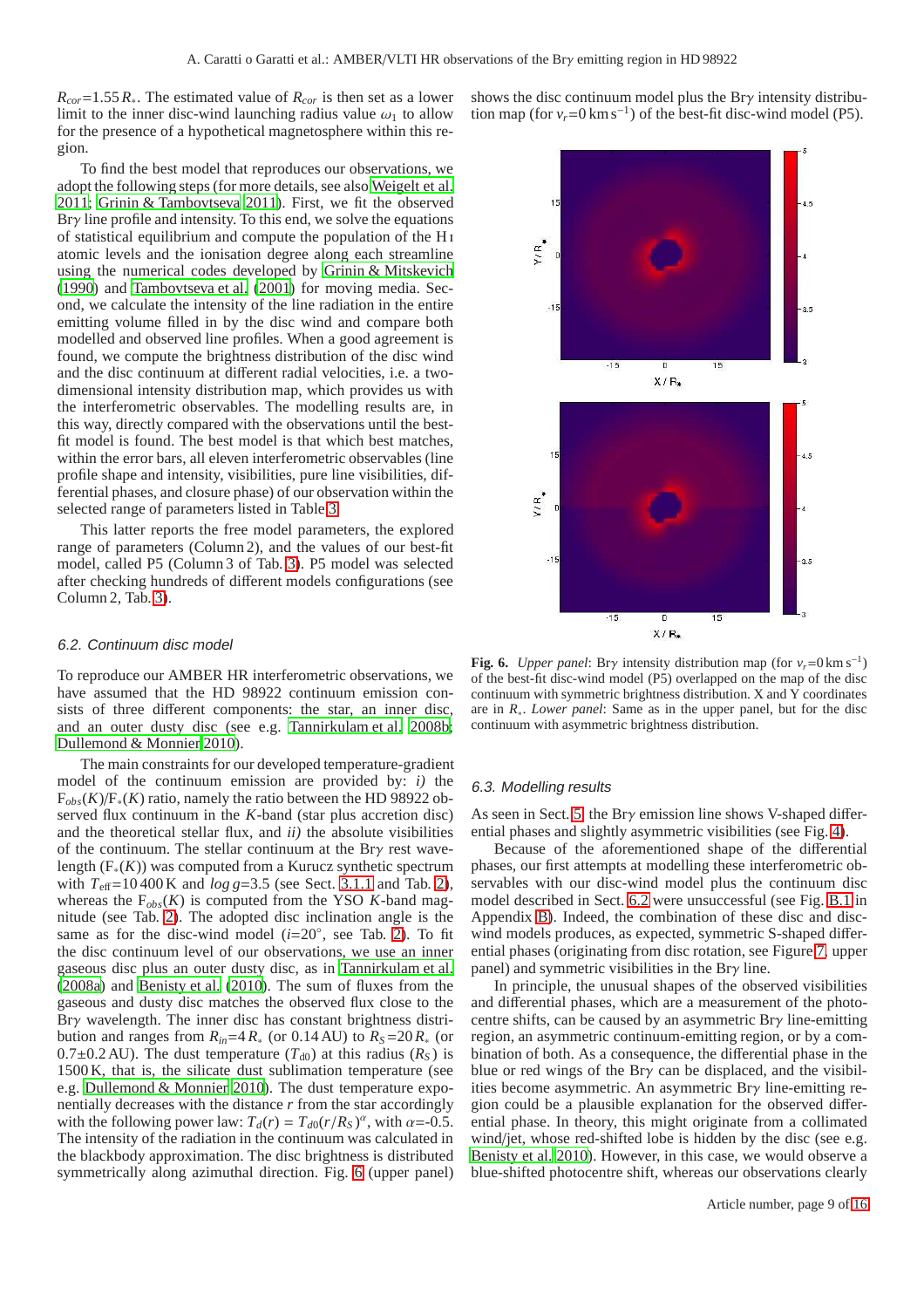<span id="page-9-0"></span>

|  |  | Table 3. Disc-wind accretion model parameters: range of explored values and values for our best-fit model P5 |  |  |  |  |  |  |  |  |  |
|--|--|--------------------------------------------------------------------------------------------------------------|--|--|--|--|--|--|--|--|--|
|--|--|--------------------------------------------------------------------------------------------------------------|--|--|--|--|--|--|--|--|--|

| Parameter <sup><math>a</math></sup>                            | Range of Values              | Model P5            |
|----------------------------------------------------------------|------------------------------|---------------------|
| Half opening angle $(\theta_1)$                                | $20^{\circ} - 60^{\circ}$    | $30^\circ$          |
| Inner radius - $\omega_1(R_*)$                                 | $2-3$ (0.07-0.1 AU)          | $3(0.1 \text{ AU})$ |
| Outer radius - $\omega_N(R_*)$                                 | $4-30(0.13-1 AU)$            | 30 (1 AU)           |
| Acceleration parameter $(\beta)$                               | $3 - 7$                      |                     |
| Mass load parameter $(y)$                                      | $2 - 5$                      |                     |
| Mass-loss rate - $\dot{M}_w(\text{M}_{\odot} \text{ yr}^{-1})$ | $10^{-8} - 3 \times 10^{-7}$ | $2 \times 10^{-7}$  |

**Notes.** (*a*) See [Weigelt et al.](#page-13-7) [\(2011](#page-13-7)) for definition and detailed description of the listed disc-wind model parameters

show a red-shifted peak in the differential phases. On the other hand, it is worth noting that the HD 98922 NIR continuum emission shows an asymmetric brightness distribution on small and large spatial scales (from ∼1 AU to tens of AUs), as observed in both VLTI/PIONIER and SINFONI data (see Sect. [4,](#page-3-0) and [Kluska et al. 2014\)](#page-13-43). Therefore, an asymmetric continuum might be responsible for the observed shape in the differential phases and visibilities.

To verify this hypothesis, we modified the disc model of Sect. [6.2,](#page-8-1) developing a very simple asymmetric continuum disc model, which mimics the difference in brightness between the two halves of the disc. However, it is beyond the scope of this paper to model the observed disc asymmetries in details and at small scales. Therefore, for the sake of simplicity, the intensity of the radiation was increased by a factor  $f_c$  in the northern half of the disc and decreased by the same factor in the southern half of the disc of both gaseous and dusty disc regions. As a consequence, the disc brightness from PA  $270^{\circ}$  to  $90^{\circ}$  (i.e. the northern half of the disc) is brighter than the southern half of the disc (ex-tending from PA 90° to 270°). Lower panel of Figure. [6](#page-8-0) shows the asymmetric disc continuum model plus the Brγ intensity distribution map (for  $v_r = 0 \text{ km s}^{-1}$ ) of the best-fit disc-wind model (P5). The brightness contrast (*fc*) between the two halves of the disc is a free parameter of the model. The asymmetric disc was then rotated by 10° steps until we obtained a solution that best fits both visibilities and differential phases at the three observed baselines. In order to fit the continuum level of the three baselines, we changed the *f<sup>c</sup>* value, which was varied from 1 to 4. The best continuum model has an *f<sup>c</sup>* value of 2.5 and a disc rotation of 70◦ . Although very simple, our asymmetric disc model, combined with the disc-wind model described in Sect. [6.1,](#page-7-2) is able to reproduce the V-shaped differential phases (see Fig. [7,](#page-10-1) middle panel). Middle and lower panels of Fig. [7](#page-10-1) present differential phases for different rotation of the disc and the disc wind: counter clockwise (*b*; middle panel) and clockwise rotation (*c*; lower panel). It should be noted that the shapes of the differential phases in the two cases are slightly different. The reason is the disc wind. By modifying the direction of the disc-wind rotation, the distribution of the disc-wind brightness changes but the distribution of the disc brightness remains unchanged. Thus, the differential phases are sensitive to the direction of the disc and disc-wind rotation.

Figure [8](#page-10-2) shows the Brγ intensity distribution maps of our best disc-wind model (P5) in logarithmic scale, as a function of different Brγ radial velocities. The adopted system axis inclination angle with respect to the line of sight is 20◦ (see Table [2;](#page-3-2) [Hales et al. 2014\)](#page-13-15). Column 3 of Table [3](#page-9-0) reports the values of the model free parameters. Figure [9](#page-11-0) shows a comparison of our best model with the interferometric observables. Despite the simplicity of the proposed disc model, the interferometric ob-

servables are approximatively well reproduced, demonstrating that V-shaped differential phases and slightly asymmetric line visibilities may originate from the uneven brightness distribution of the disc. It is also worth to note that the value derived for  $f_c$  (i.e. 2.5) is, within the error bars, identical to the average brightness ratio between the northeastern and southwestern disc regions of the SINFONI spectral images (see Sect. [4\)](#page-3-0), and that the PA of our asymmetric disc model (i.e. 70°) is compatible with the observed asymmetric disc orientation in Fig. [3.](#page-5-1) In Fig. [5,](#page-7-1) we compare observational and model results of the Brγ pure line visibilities (pink and black solid lines, respectively). Our model approximatively reproduces the observed values at the shortest and medium baselines (upper and central panels), but it slightly overestimates the pure line visibility at the longest baseline (lower panel). This result represents a good compromise. To obtain a lower value of the modelled pure line visibility at the longest baseline, it would be necessary to increase the size of the disc-wind region (i.e., the value  $\omega_N$ ). On the other hand this would increase the values of the differential phase, and the resulting model would not match our observations.

Moreover, we also note that the Br $\gamma$  emitting region is spatially extended. As a consequence, it cannot be modelled with a compact, spatially unresolved component alone, such as a magnetosphere (size <2-3 R∗; see e.g. [Tambovtseva et al. 2014;](#page-13-13) [Garcia Lopez et al. 2015](#page-13-10)), that cannot be spatially resolved at these baselines. Therefore we conclude that the Brγ emission must be at least a combination of a compact (i.e. spatially unresolved) emission (magnetosphere) plus an extended spatially resolved emission (i.e. the disc wind). The addition of a compact region (i.e. visibility value  $= 1$  at all baselines) implies that the size of the spatially resolved component must be enlarged to match the observed visibility values. This can be achieved with a larger disc-wind footpoint radius  $\omega_N$ , which, in turn, gives larger values of the differential phases. In addition, changing the footpoint radius modifies the line profile as well. Thus our model has to take into account these three observables (visibility, differential phase, and line profile). In conclusion, by comparing our model with the observations, we do not rule out that some of the Brγ emission may originate from the magnetosphere (i.e. a spatially unresolved region), however we can exclude that this latter is the main mechanism, which produces the Br $\gamma$  emission (see also [Garcia Lopez et al. 2015](#page-13-10)).

Finally, it is worth comparing the mass-loss rate derived from our model with the mass accretion rate inferred from the observations, as their ratio ( $\dot{M}_w/\dot{M}_{acc}$ ) usually provides constraints on the efficiency of the accretion/ejection mechanism in young stars, typically ranging from 0.1 to 0.3 (see e.g. [Shu et al. 1988;](#page-13-53) [Ferreira et al. 2006\)](#page-13-54). In our case, the accuracy of the  $\dot{M}_{acc}$  value is ∼30%. This uncertainty mainly originates from the employed empirical relationship (see e.g. [Mendigutía et al. 2011](#page-13-55), [2013\)](#page-13-56).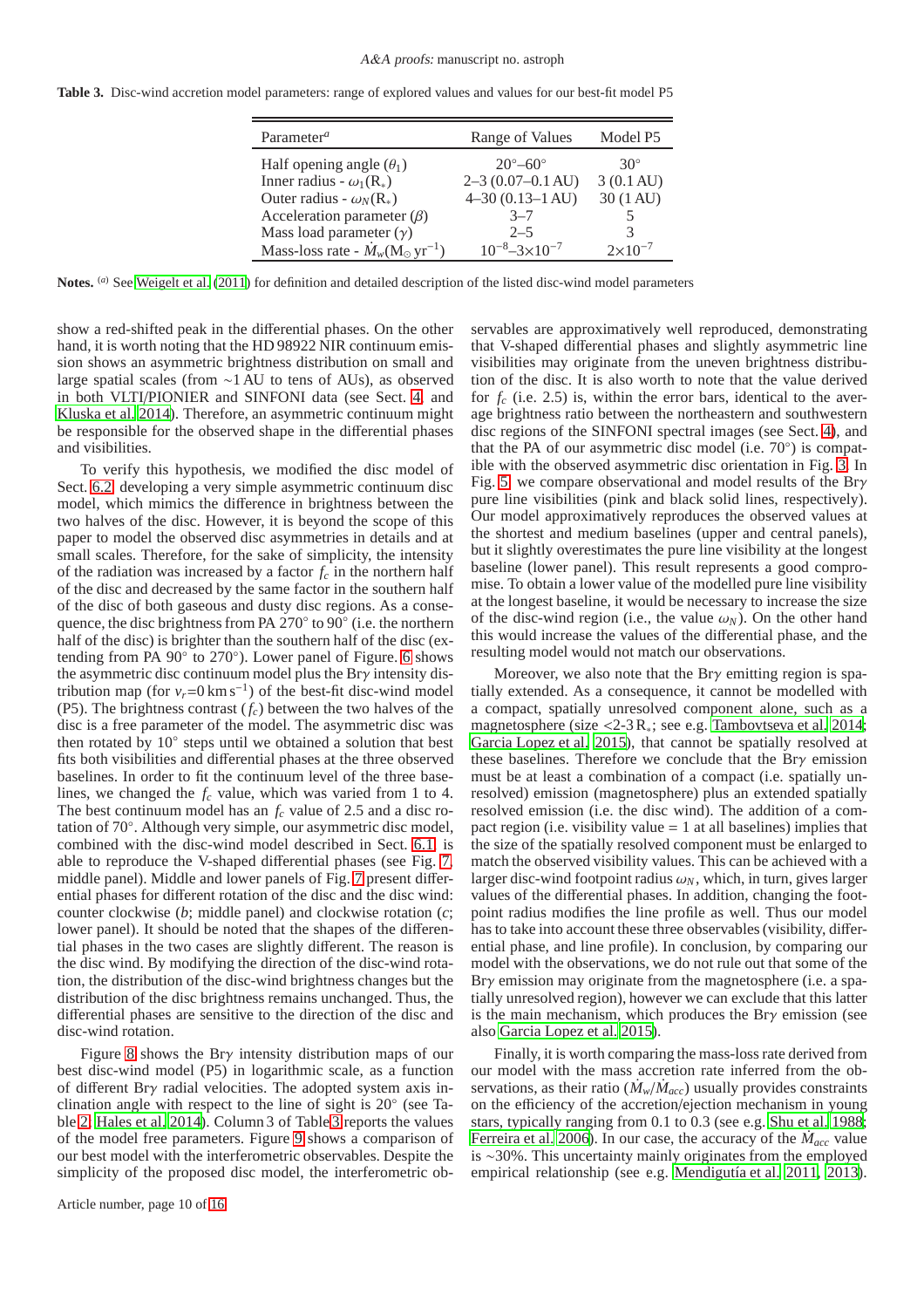

<span id="page-10-1"></span>**Fig. 7.** Differential phases for the three observed baselines (as in Fig. [4\)](#page-6-0), calculated for the best disc-wind model P5 plus: symmetric disc model (*a*, upper panel), asymmetric disc model with a counter clockwise (*b*, middle panel), and clockwise (*c*, lower panel) disc and disc-wind rotation. For clarity, the differential phases of the first and last baselines are shifted by  $+20°$  and  $-20°$ , respectively.

On the other hand, it is more difficult to estimate the accuracy of the  $\dot{M}_w$  value as inferred from our best-fit model, but it is probably of the same order as the  $\dot{M}_{acc}$  value, owing to the use of our simplified model of the disc wind and to the uncertainties in the fit of the Brγ line profile and intensity. As a result, their ratio is well within the expected range of values. It should also be noted that in our best-fit model of HD 98922 the disc wind starts in the close vicinity of the star. This can mean that the wind at least partially originates as a result of interaction of the accretion disc with the magnetosphere. In this case the  $\dot{M}_w/\dot{M}_{acc}$  ratio can be higher than that used in the theory of the magneto-centrifugal disc wind (0.1), for example due to the effect of the mechanism of the magnetic propeller (see e.g. [Illarionov & Sunyaev 1975\)](#page-13-57).

# <span id="page-10-0"></span>**7. Discussion**

#### 7.1. An asymmetric disc emission

Asymmetries in the disc brightness distribution are not uncommon as they have been observed at NIR wavelengths in several Herbig Ae/Be stars and CTTSs with the Hubble Space Telescope (HST) or with ground-based telescopes through AO assisted imaging or interferometric imaging (see e.g. [Krist et al. 2005](#page-13-58); [Dullemond & Monnier 2010](#page-13-50)). These images of spatially resolved discs display a wide range of spectacular asymmetries, including arcs (e.g. [Fukagawa et al. 2006;](#page-13-59) [Krist et al. 2012\)](#page-13-60), gaps and dips (e.g. [Krist et al. 2005\)](#page-13-58), warps (e.g. [Golimowski et al.](#page-13-61)



<span id="page-10-2"></span>**Fig. 8.** Brγ intensity distribution maps of our best disc-wind model P5 (see values of parameters in Table [3,](#page-9-0) Column 3) in logarithmic scale (arbitrary units). Each panel shows the intensity map for a different radial velocity, indicated by a white label in units of km s<sup>−</sup><sup>1</sup> . X and Y coordinates on each map are in *R*∗. The system axis inclination angle with respect to the line of sight is assumed to be 20◦ (see Table [2\)](#page-3-2). Continuum emission from the disc and central star, located at coordinates 0,0, are not shown.

[2006;](#page-13-61) [Marino et al. 2015\)](#page-13-62), or more complex morphologies (e.g. [Hines et al. 2007;](#page-13-63) [Kalas et al. 2007](#page-13-64); [Mazoyer et al. 2014\)](#page-13-65).

The origin of such asymmetries in discs varies from case to case, but mostly involves disc geometry, illumination (e.g. only one side of the illuminated inner rim is observed; see [Monnier et al. 2006\)](#page-13-66), dust grain composition and distribution, or tidal effects: *a)* brightness asymmetries between the two halves of the disc may originate from different emission in the forwards/backwards scattered light in inclined discs (see e.g. [Krist et al. 2005](#page-13-58); [Dullemond & Monnier 2010](#page-13-50)); *b)* gaps and dips in discs can be produced by shadowing effects caused by optically thick clouds of dust and gas (see e.g. [Krist et al. 2005\)](#page-13-58); *c)* arcs of different brightness and size may originate from shadowing effects, produced by a different inclination between the inner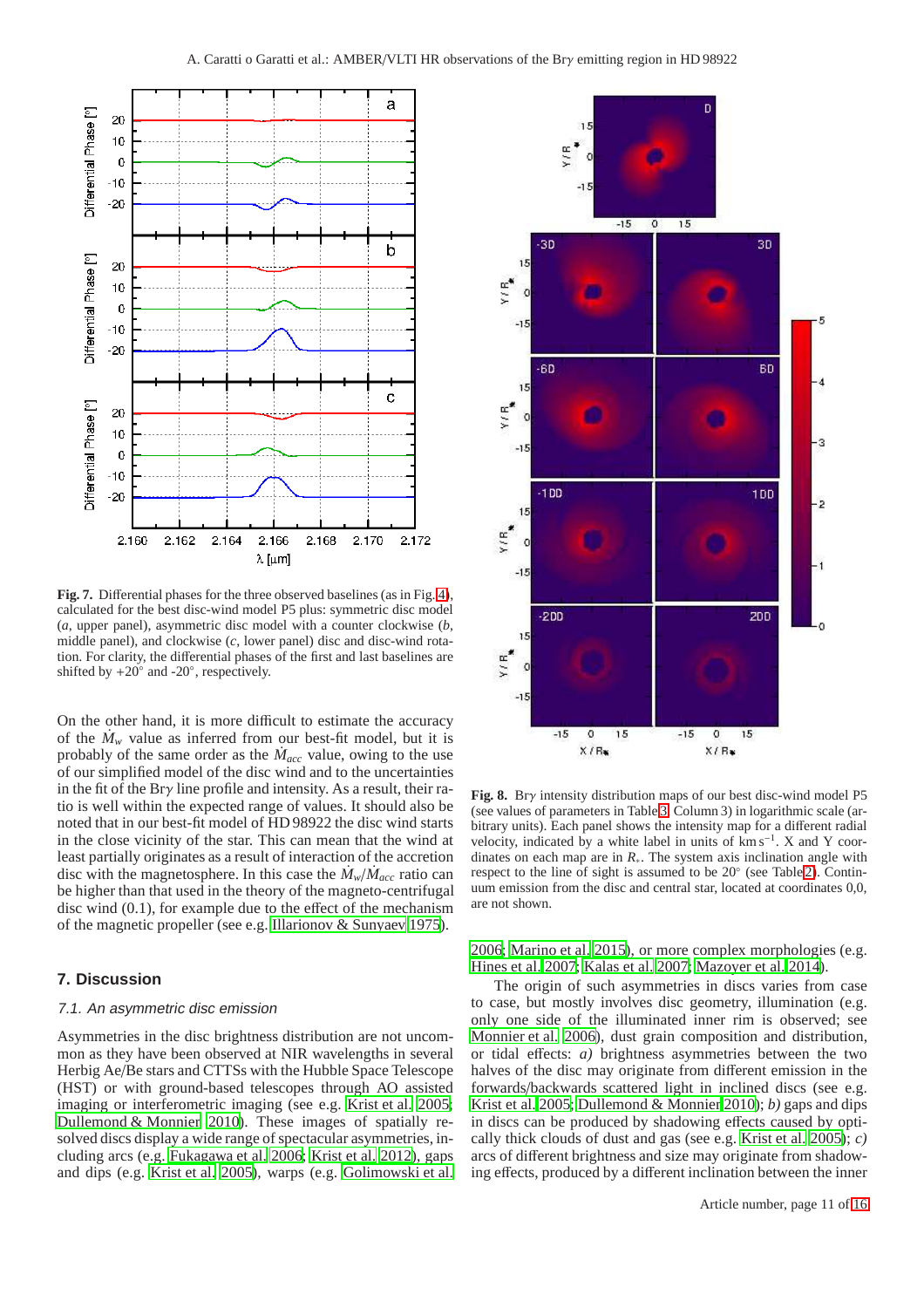

<span id="page-11-0"></span>**Fig. 9.** Comparison of our interferometric observations with the interferometric observables derived from our best disc-wind model P5 plus asymmetric disc model. From top to bottom, observed Brγ line profile (grey) and model line profile (pink), observed visibilities (grey dots with error bars) and model visibilities (coloured lines), observed and model wavelength-differential phases, and observed and model closured phase.

and the outer disc (see e.g. [Marino et al. 2015\)](#page-13-62); *d)* arcs can be also produced by dust density variations and stellocentric grainsize segregation; *e)* arcs and rings can also originate from warped discs produced by tidal interactions (see e.g. [Tuthill et al. 2001;](#page-13-67) [Demidova & Grinin 2014;](#page-13-68) [Marino et al. 2015\)](#page-13-62).

To investigate the origin of the asymmetries in the HD 98922 disc intensity distribution, we should analyse large- and smallscale asymmetries.

Asymmetries on small scales include *i)* asymmetric inner brightness distribution, due to shadowing caused by the vertically extended structure of the inner rims (which can appear unusually asymmetric if the disc geometry is not exactly face-on; see e.g. [Monnier et al. 2006\)](#page-13-66), or *ii)* brightness peaks and gaps along the disc azimuthal angle.

The large scale asymmetry is represented by the different brightness distribution between the NNE and SSW side of the disc (whose ratio is about 2.5). This feature is detected at both VLTI (AMBER and PIONIER) and SINFONI spatial scales.

The different emission between forward and backward scattering could be the simplest explanation. The fact that the brightness asymmetry lies approximately in the direction of the system axis also supports this hypothesis. On the other hand, this asymmetry is observed both at large (SINFONI) and small (VLTI) scales, and the SINFONI data are likely dominated by scattered light, whereas the VLTI data are possibly dominated by thermal emission. These considerations are in favour of an intrinsic perturbation of the disc.

In principle, disc warping is the most plausible explanation. Recently [Demidova & Grinin](#page-13-68) [\(2014\)](#page-13-68) modelled the disc asymmetry of LkHa 101 (a Herbig Ae star; see e.g. [Tuthill et al. 2001\)](#page-13-67), which shows a warped disc. Such asymmetry is very similar to that observed in HD98922 (see e.g. Figure 1 in [Tuthill et al.](#page-13-67) [2001\)](#page-13-67). The warp is generated by the tidal effects of a low-mass companion (with mass ratio *q* ranging from 0.1 to 0.01) with its orbit slightly inclined with respect to the disc plane. The warp height varies as the companion extracts matter out of the mid-plane of the disc. These perturbations generate an azimuthal asymmetry of the extinction. As a result, the illumination of the disc by the star becomes asymmetric.

In the case of HD 98922, the SINFONI data exclude the presence of a companion as close as ∼20 AU from the cen-tral source down to ~0.5 M<sub>☉</sub> (see Sect. [4,](#page-3-0) i.e. q≥0.1). Moreover, the VLTI/PIONIER reconstructed image (see [Kluska et al.](#page-13-43) [2014\)](#page-13-43) does not show any evidence of a close binary (up to a few AUs from the star), but for these data no sensitivity limit is provided. Indeed, given the VLTI/PIONIER sensitivities (see e.g. [Absil et al. 2011\)](#page-13-69), the dynamical range of the reconstructed image should be lower than or equal to 100 (Kluska priv. comm). This roughly gives a lower limit of *H* ∼ 10.2 mag or  $M_H \sim 2$  mag at the adopted distance of 440 pc. By adopting the [Siess et al.](#page-13-41) [\(2000\)](#page-13-41) evolutionary tracks (see Sect. [4\)](#page-3-0), we obtain an upper limit for the mass of any undetected companion of ∼0.4–0.5 M⊙. Our reasoning implies that the presence of a low-mass object ( $M_* \leq 0.5$  M<sub>☉</sub>) or a massive protoplanet cannot be ruled out by both SINFONI or VLTI observations. As a consequence the hypothesis of a warped disc, originating from a very low-mass companion (i.e. with mass ratio in the range of 0.1–0.01), still holds.

# 7.2. Inner circumstellar structure of HD 98922

Our interferometric observations show that the Brγ line visibilities are higher than those of the continuum, indicating that the Brγ emitting region is less extended (∼0.3 AU in radius) than the continuum emitting region (∼0.7 AU in radius). The pure Brγ line visibility of HD 98922 is 0.8 at the longest baseline (89 m), indicating that the Brγ originates from a spatially ex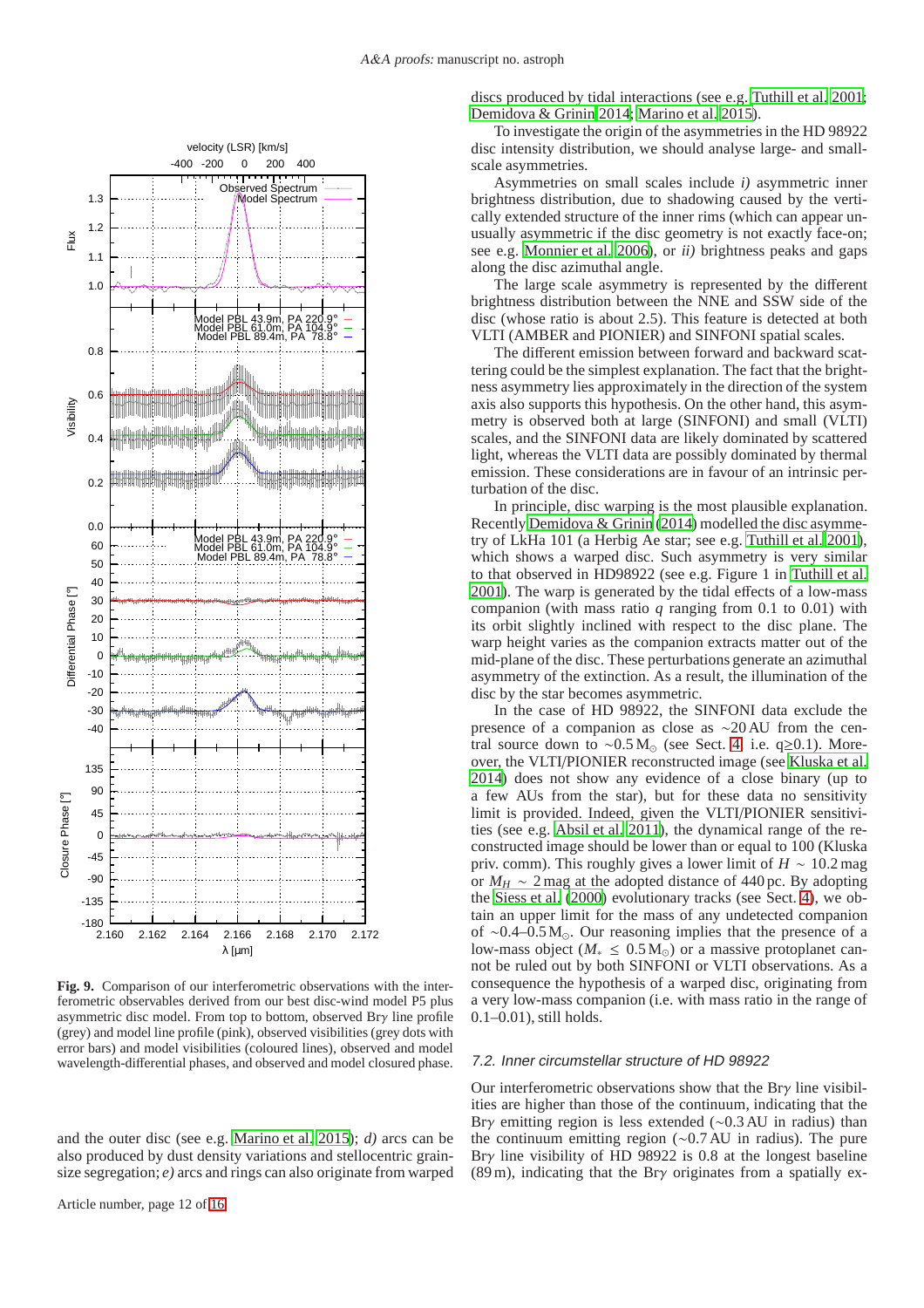tended region. Our interferometric observables (Brγ line profile, visibilities, differential phases, closure phases) are sufficiently well reproduced by a disc-wind model with a half opening angle of 30◦ , wind footpoints extending from ∼0.1 AU to ∼1 AU, and  $\dot{M}_w \sim 2 \times 10^{-7} \,\mathrm{M}_\odot \,\mathrm{yr}^{-1}$ .

The wind mainly originates from the inner disc region, beyond the corotation radius (*Rcor*), which can be placed at ~0.06 AU from the star (assuming  $v_{rot} \sin i = 50 \pm 3 \text{ km s}^{-1}$  and *i*=20◦ , see Table [2\)](#page-3-2). Notably, the wind model extends slightly beyond the dust sublimation radius, located at ∼0.7 AU. This is required to fit both the low visibilities and the large differential phases. Indeed, a more compact disc-wind model would produce small or no differential phases and it would not reproduce our interferometric data (see [Garcia Lopez et al. 2015](#page-13-10)).

It is worth mentioning that some of the previous HR AMBER/VLTI studies of Herbig AeBe stars (e.g. MWC 297 and HD 163296: see [Weigelt et al. 2011;](#page-13-7) [Garcia Lopez et al.](#page-13-10) [2015,](#page-13-10) respectively) show similar results to those described here, namely that the Brγ line is emitted from an extended region that can be modelled with a disc wind. However, MWC 297 (SpT=B1V) and HD 163296 (SpT=A1V) show discwind geometries that differ from the one modelled in HD 98922 (SpT=B9V). In the first case, the disc wind was entirely launched from a region located in the continuum disc, i.e. well beyond the inner radius of the continuum-emitting disc [\(Weigelt et al. 2011](#page-13-7)). The disc-wind model of MWC 297 extends from ∼17 to 35 R<sup>∗</sup> with a large half opening angle of 80 $^{\circ}$ . Moreover, the values of the  $\beta$  and  $\gamma$  parameters, which regulate the mass load along the streamlines, are quite small (1 and 2, respectively). This indicates that the mass load is shifted towards the outer streamlines of the wind. [Weigelt et al.](#page-13-7) [\(2011\)](#page-13-7) suggest that such features might be caused by the intense radiation pressure of the central source. On the other hand, HD 163296 has a very compact disc wind (extending ∼0.16 AU), confined to the inner gaseous disc [\(Garcia Lopez et al. 2015\)](#page-13-10). In this case,  $\omega_1$ and  $\omega_N$  radii are 2 and 4R<sub>∗</sub> with a half opening angle of 45°. In contrast to MWC 297 and HD 98922, HD 163296 drives a well-collimated jet (see e.g. [Wassell et al. 2006\)](#page-13-70); therefore, the smaller  $\omega$  values might be related to this. The modelled disc wind of HD 98922 has an intermediate geometry, with the Brγ line-emitting region located mostly in the inner disc, but extending slightly beyond the dust sublimation radius. Our discwind model extends from 3 to  $30R_*$  with a half opening angle of 30◦ . Although spectroscopy indicates a strong outflow originates from its disc (e.g. this work; see also [Grady et al. 1996](#page-13-19)), no signature of any collimated jet has been detected so far. On the other hand, the  $\beta$  and  $\gamma$  parameters are identical to those of HD 163296, suggesting that the mass load is similarly distributed along the stream lines, but along a larger portion of the disc.

Following these considerations, our modelling seems to suggest that different types of outflows/jets can be modelled with different disc-wind geometries. Moreover, these disc-wind geometries seem to display an evolutionary trend, following the different spectral types and/or evolutionary stages of the central sources. It is also tempting to speculate on some additional correlations between, for example, the Br $\gamma$  size, its location, and the stellar type and mass of the central source. If our previous speculations are correct, we would then expect that disc wind geometry, kinematics, and Brγ size depend on the central source, namely its mass and/or evolutionary stage. Nevertheless, it is also clear that the sample so far studied is still too limited to draw any firm conclusion.

# <span id="page-12-0"></span>**8. Conclusions**

In this paper, we analyse the main physical parameters and the circumstellar environment of the young Herbig Be star HD 98922. We present AMBER high spectral resolution (R=12 000) interferometric observations across the Brγ line, as well as UVES (high-resolution UVB spectroscopy) and SINFONI-AO assisted (NIR integral field spectroscopy) ancillary data. To interpret our observations, we also developed a magnetocentrifugally driven disc-wind model along with a very simple asymmetric continuum disc model. The main results of this work are the following:

- UVES high-resolution spectrum displays H<sub>I</sub> photospheric absorption lines from the Balmer series (from H 11 to Hβ) with superimposed emission originating from circumstellar activity. Additional weaker photospheric absorption features from atomic lines (He I, Ca II, Fe I, Fe II, Mg I, Mg II, Si I, Si II) and circumstellar emission lines (Fe II and Ti II) are also detected in the spectrum.
- Our analysis of the UVES spectrum indicates that HD 98922 is a young  $(5\times10^5 \text{ yr})$  Herbig Be star (SpT=B9V), located at a distance of  $440\pm\frac{60}{50}$  pc, with  $M_{acc} = (9\pm3)\times10^{-7}$  M<sub>o</sub> yr<sup>-1</sup>.
- SINFONI *K*-band AO-assisted imaging shows a spatially resolved circumstellar disc (∼140 AU in diameter) with asymmetric brightness distribution. In particular the NNE side is ∼2.5 times brighter than the SSW side. Other features at smaller spatial scales include peaks and dips along the disc.
- VLTI/AMBER high spectral resolution observations (R=12 000) allow us to study the interferometric observables (i.e. line profile, visibilities, differential phases, and closure phases) in many spectral channels across the Brγ line. Differential phases are V-shaped and line visibilities are slightly asymmetric.
- Our interferometric observations indicate that the Br $\gamma$  line visibilities are higher than those of the continuum, i.e. the Brγ emitting region is less extended than the continuum emitting region. For the first time, HD 98922 continuumcorrected Brγ pure line visibilities are 0.8 at the longest baseline (89 m), indicating that the Brγ originates from a spatially extended region. By fitting geometric Gaussian and ring models to the derived pure line visibilities, we infer a HWHM Gaussian radius of 0.65±0.09 mas (or  $\sim 0.29 \pm 0.04$  AU at a distance of 440 pc) and ring-fit radius of  $0.70\pm0.09$  mas (~ $0.31\pm0.04$  AU) for the Br $\gamma$  emitting region. The  $Bry$  line radius is smaller than the inner rim radius of 0.7 AU of our continuum temperature model.
- To obtain a more physical interpretation of our Br $\gamma$ AMBER observations, we employed our own line radiative transfer disc-wind model (see [Weigelt et al. 2011;](#page-13-7) [Grinin & Tambovtseva 2011](#page-13-12); [Tambovtseva et al. 2014;](#page-13-13) [Garcia Lopez et al. 2015](#page-13-10)). We computed a model that approximately reproduces all the interferometric observables. As a result, our modelling suggests that the observed Brγ line-emitting region mainly originates from a disc wind with a half opening angle of 30◦ , wind footpoints extending from ~0.1 AU to ~1 AU, and  $\dot{M}_w = 2 \times 10^{-7} \text{ M}_\odot \text{ yr}^{-1}$ .
- The observed V-shaped differential phases and slightly asymmetric visibilities can be reproduced by combining a simple asymmetric continuum disc model with our Brγ discwind model.

*Acknowledgements.* We thank an anonymous referee for his/her comments, which improved the paper. We are also grateful to Jaques Kluska for providing us with information about the VLTI/PIONIER observations reported in Kluska et al. 2014. A.C.G. and R.G.L. were partially supported by the Science Foundation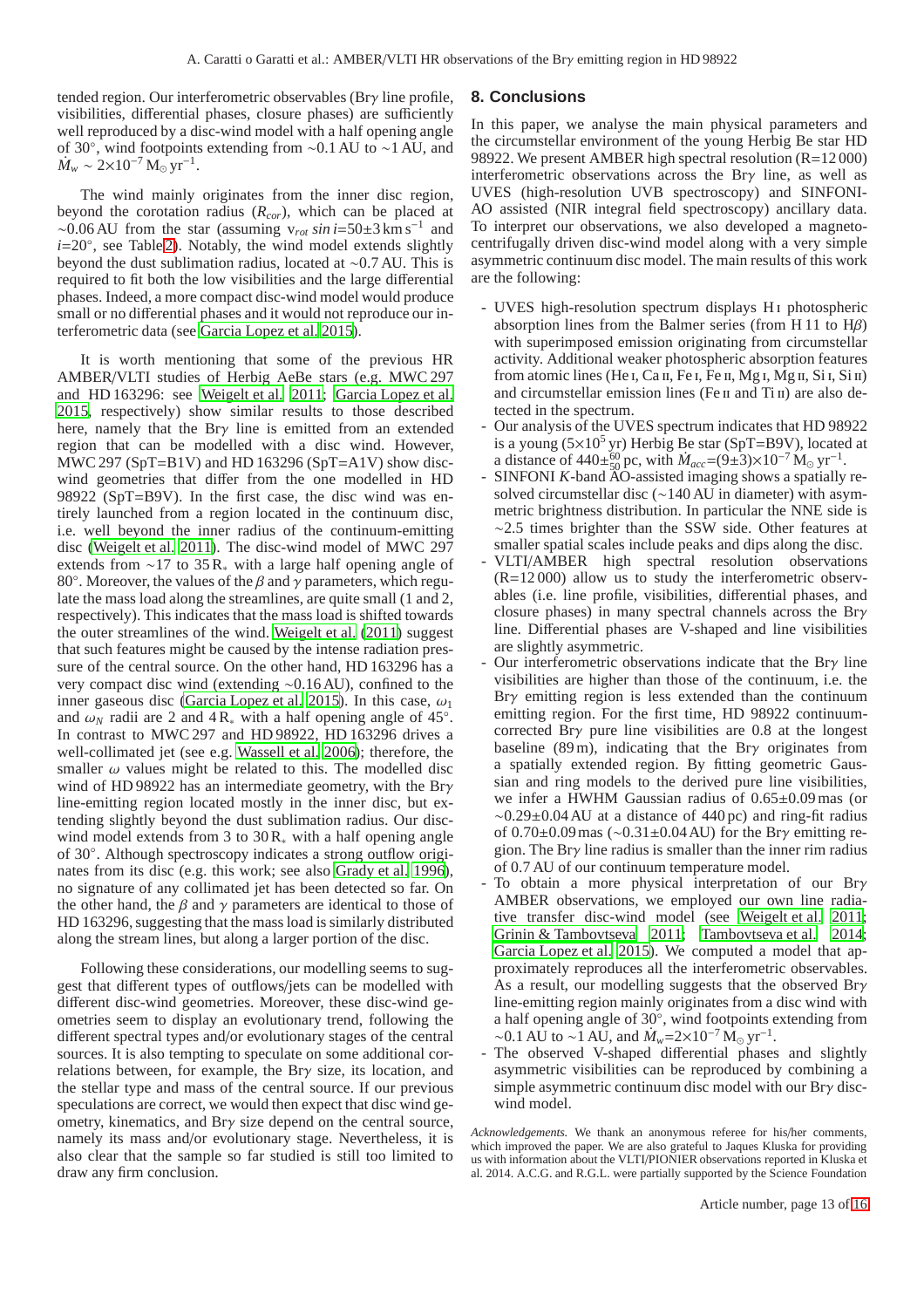of Ireland, grant 13/ERC/I2907. L.V.T. was partially supported by the Russian Foundation for Basic Research (Project 15-02-05399). S.K. acknowledges support from an STFC Ernest Rutherford fellowship (ST/J004030/1), Ernest Rutherford Grant (ST/K003445/1), and Marie Curie CIG grant (SH-06192). V.P.G. was supported by grant of the Presidium of RAS P41. This research has also made use of NASA's Astrophysics Data System Bibliographic Services and the SIMBAD database, operated at the CDS, Strasbourg, France.

#### **References**

- <span id="page-13-69"></span>Absil, O., Le Bouquin, J.-B., Berger, J.-P., et al. 2011, A&A, 535, A68
- <span id="page-13-17"></span>Acke, B., van den Ancker, M. E., & Dullemond, C. P. 2005, A&A, 436, 209
- <span id="page-13-25"></span>Alecian, E., Wade, G. A., Catala, C., et al. 2013, MNRAS, 429, 1001
- <span id="page-13-37"></span>Aspin, C., Reipurth, B., Herczeg, G. J., & Capak, P. 2010, ApJ, 719, L50
- <span id="page-13-27"></span>Baines, D., Oudmaijer, R. D., Porter, J. M., & Pozzo, M. 2006, MNRAS, 367, 737
- <span id="page-13-29"></span>Ballester, P., Modigliani, A., Boitquin, O., et al. 2000, The Messenger, 101, 31
- <span id="page-13-52"></span>Benisty, M., Malbet, F., Dougados, C., et al. 2010, A&A, 517, L3+
- <span id="page-13-36"></span>Beristain, G., Edwards, S., & Kwan, J. 1998, ApJ, 499, 828
- <span id="page-13-22"></span>Blondel, P. F. C. & Djie, H. R. E. T. A. 2006, A&A, 456, 1045
- <span id="page-13-30"></span><span id="page-13-28"></span>de Winter, D., van den Ancker, M. E., Maira, A., et al. 2001, A&A, 380, 609 Dekker, H., D'Odorico, S., Kaufer, A., Delabre, B., & Kotzlowski, H. 2000, in
- Society of Photo-Optical Instrumentation Engineers (SPIE) Conference Series, Vol. 4008, Optical and IR Telescope Instrumentation and Detectors, ed. M. Iye & A. F. Moorwood, 534–545
- <span id="page-13-68"></span>Demidova, T. V. & Grinin, V. P. 2014, Astronomy Letters, 40, 334
- <span id="page-13-26"></span>Dommanget, J. & Nys, O. 1994, Communications de l'Observatoire Royal de Belgique, 115, 1
- <span id="page-13-2"></span>Donehew, B. & Brittain, S. 2011, AJ, 141, 46
- <span id="page-13-50"></span>Dullemond, C. P. & Monnier, J. D. 2010, ARA&A, 48, 205
- <span id="page-13-31"></span>Eisenhauer, F., Abuter, R., Bickert, K., et al. 2003, in Society of Photo-Optical Instrumentation Engineers (SPIE) Conference Series, Vol. 4841, Instrument Design and Performance for Optical/Infrared Ground-based Telescopes, ed. M. Iye & A. F. M. Moorwood, 1548–1561
- <span id="page-13-3"></span>Eisner, J. A., Chiang, E. I., Lane, B. F., & Akeson, R. L. 2007, ApJ, 657, 347
- <span id="page-13-5"></span>Eisner, J. A., Graham, J. R., Akeson, R. L., & Najita, J. 2009, ApJ, 692, 309
- <span id="page-13-6"></span>Eisner, J. A., Hillenbrand, L. A., & Stone, J. M. 2014, MNRAS, 443, 1916
- <span id="page-13-11"></span>Ellerbroek, L. E., Benisty, M., Kraus, S., et al. 2015, A&A, 573, A77
- <span id="page-13-54"></span>Ferreira, J., Dougados, C., & Cabrit, S. 2006, A&A, 453, 785
- <span id="page-13-59"></span>Fukagawa, M., Tamura, M., Itoh, Y., et al. 2006, ApJ, 636, L153
- <span id="page-13-34"></span>Gai, M., Menardi, S., Cesare, S., et al. 2004, in Society of Photo-Optical Instrumentation Engineers (SPIE) Conference Series, Vol. 5491, New Frontiers in Stellar Interferometry, ed. W. A. Traub, 528
- <span id="page-13-9"></span>Garcia, P. J. V., Benisty, M., Dougados, C., et al. 2013, MNRAS, 430, 1839
- <span id="page-13-46"></span>Garcia, P. J. V., Ferreira, J., Cabrit, S., & Binette, L. 2001, A&A, 377, 589
- <span id="page-13-18"></span>Garcia Lopez, R., Natta, A., Testi, L., & Habart, E. 2006, A&A, 459, 837
- <span id="page-13-10"></span>Garcia Lopez, R., Tambovtseva, L. V., Schertl, D., et al. 2015, A&A, 576, A84
- <span id="page-13-61"></span>Golimowski, D. A., Ardila, D. R., Krist, J. E., et al. 2006, AJ, 131, 3109
- <span id="page-13-19"></span>Grady, C. A., Perez, M. R., Talavera, A., et al. 1996, A&AS, 120, 157
- <span id="page-13-47"></span>Grinin, V. P. & Mitskevich, A. S. 1990, Astrofizika, 32, 383
- <span id="page-13-12"></span>Grinin, V. P. & Tambovtseva, L. V. 2011, Astronomy Reports, 55, 704
- <span id="page-13-15"></span>Hales, A. S., De Gregorio-Monsalvo, I., Montesinos, B., et al. 2014, AJ, 148, 47 Herbig, G. H. 1960, ApJS, 4, 337
- <span id="page-13-63"></span><span id="page-13-0"></span>Hines, D. C., Schneider, G., Hollenbach, D., et al. 2007, ApJ, 671, L165
- <span id="page-13-14"></span>Houk, N. 1978, Michigan catalogue of two-dimensional spectral types for the HD stars
- <span id="page-13-39"></span>Husser, T.-O., Wende-von Berg, S., Dreizler, S., et al. 2013, A&A, 553, A6
- <span id="page-13-57"></span>Illarionov, A. F. & Sunyaev, R. A. 1975, A&A, 39, 185
- <span id="page-13-64"></span>Kalas, P., Fitzgerald, M. P., & Graham, J. R. 2007, ApJ, 661, L85
- <span id="page-13-43"></span>Kluska, J., Malbet, F., Berger, J.-P., et al. 2014, in IAU Symposium, Vol. 299, IAU Symposium, ed. M. Booth, B. C. Matthews, & J. R. Graham, 117–118
- <span id="page-13-8"></span>Kraus, S., Calvet, N., Hartmann, L., et al. 2012, ApJ, 752, 11
- <span id="page-13-4"></span>Kraus, S., Hofmann, K., Benisty, M., et al. 2008, A&A, 489, 1157
- <span id="page-13-60"></span>Krist, J. E., Stapelfeldt, K. R., Bryden, G., & Plavchan, P. 2012, AJ, 144, 45
- <span id="page-13-58"></span>Krist, J. E., Stapelfeldt, K. R., Golimowski, D. A., et al. 2005, AJ, 130, 2778
- <span id="page-13-38"></span>Lafrasse, S., Mella, G., Bonneau, D., et al. 2010, VizieR Online Data Catalog, 2300, 0
- <span id="page-13-16"></span>Malfait, K., Bogaert, E., & Waelkens, C. 1998, A&A, 331, 211
- <span id="page-13-21"></span>Manoj, P., Bhatt, H. C., Maheswar, G., & Muneer, S. 2006, ApJ, 653, 657
- <span id="page-13-62"></span>Marino, S., Perez, S., & Casassus, S. 2015, ApJ, 798, L44
- <span id="page-13-65"></span>Mazoyer, J., Boccaletti, A., Augereau, J.-C., et al. 2014, A&A, 569, A29
- <span id="page-13-56"></span>Mendigutía, I., Brittain, S., Eiroa, C., et al. 2013, ApJ, 776, 44
- <span id="page-13-55"></span>Mendigutía, I., Calvet, N., Montesinos, B., et al. 2011, A&A, 535, A99
- <span id="page-13-32"></span>Modigliani, A., Hummel, W., Abuter, R., et al. 2007, ArXiv Astrophysics eprints
- <span id="page-13-66"></span>Monnier, J. D., Berger, J.-P., Millan-Gabet, R., et al. 2006, ApJ, 647, 444
- <span id="page-13-40"></span>Montesinos, B., Eiroa, C., Mora, A., & Merín, B. 2009, A&A, 495, 901

Article number, page 14 of [16](#page-15-0)

- <span id="page-13-20"></span>Oudmaijer, R. D., van den Ancker, M. E., Baines, D., et al. 2011, Astronomische Nachrichten, 332, 238
- <span id="page-13-33"></span>Petrov, R. G., Malbet, F., Weigelt, G., et al. 2007, A&A, 464, 1
- <span id="page-13-45"></span>Safier, P. N. 1993, ApJ, 408, 115
- <span id="page-13-53"></span>Shu, F. H., Lizano, S., Ruden, S. P., & Najita, J. 1988, ApJ, 328, L19
- <span id="page-13-41"></span>Siess, L., Dufour, E., & Forestini, M. 2000, A&A, 358, 593
- <span id="page-13-48"></span>Tambovtseva, L. V., Grinin, V. P., Rodgers, B., & Kozlova, O. V. 2001, Astronomy Reports, 45, 442
- <span id="page-13-13"></span>Tambovtseva, L. V., Grinin, V. P., & Weigelt, G. 2014, A&A, 562, A104
- <span id="page-13-51"></span>Tannirkulam, A., Monnier, J. D., Harries, T. J., et al. 2008a, ApJ, 689, 513
- <span id="page-13-49"></span>Tannirkulam, A., Monnier, J. D., Millan-Gabet, R., et al. 2008b, ApJ, 677, L51
- <span id="page-13-35"></span>Tatulli, E., Millour, F., Chelli, A., et al. 2007, A&A, 464, 29
- <span id="page-13-42"></span>Thé, P. S., de Winter, D., & Perez, M. R. 1994, A&AS, 104, 315
- <span id="page-13-67"></span>Tuthill, P. G., Monnier, J. D., & Danchi, W. C. 2001, Nature, 409, 1012
- <span id="page-13-23"></span>van den Ancker, M. E., de Winter, D., & Tjin A Djie, H. R. E. 1998, A&A, 330, 145
- <span id="page-13-24"></span>van Leeuwen, F. 2007, A&A, 474, 653
- <span id="page-13-70"></span>Wassell, E. J., Grady, C. A., Woodgate, B., Kimble, R. A., & Bruhweiler, F. C. 2006, ApJ, 650, 985
- <span id="page-13-1"></span>Waters, L. B. F. M. & Waelkens, C. 1998, ARA&A, 36, 233
- <span id="page-13-7"></span>Weigelt, G., Grinin, V. P., Groh, J. H., et al. 2011, A&A, 527, A103
- <span id="page-13-44"></span>Weigelt, G., Kraus, S., Driebe, T., et al. 2007, A&A, 464, 87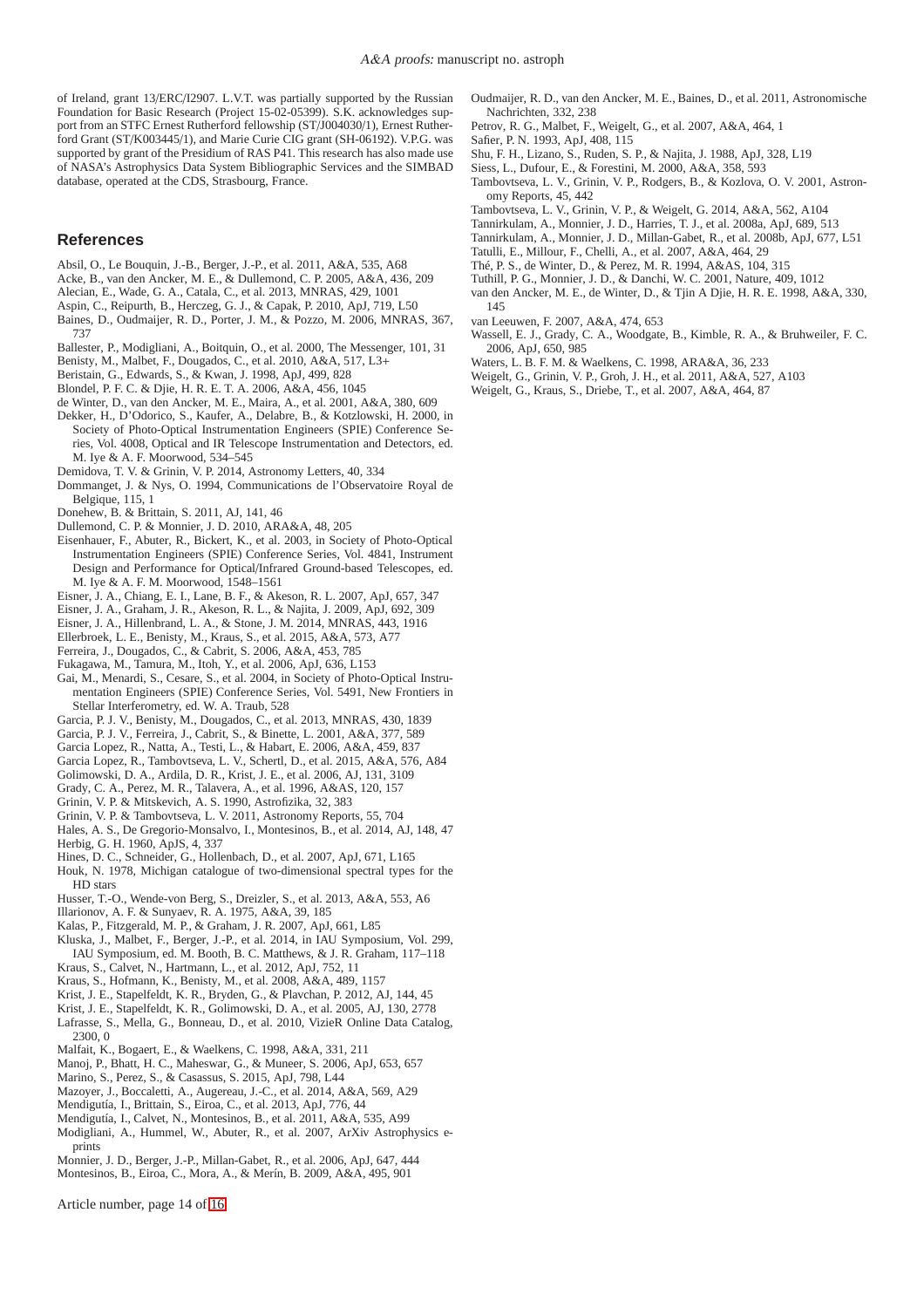<span id="page-14-0"></span>**Appendix A: AMBER interferometric results 26 December 2012**

<span id="page-14-1"></span>**Appendix B: Modelling results for disc-wind model P5 and symmetric disc model**